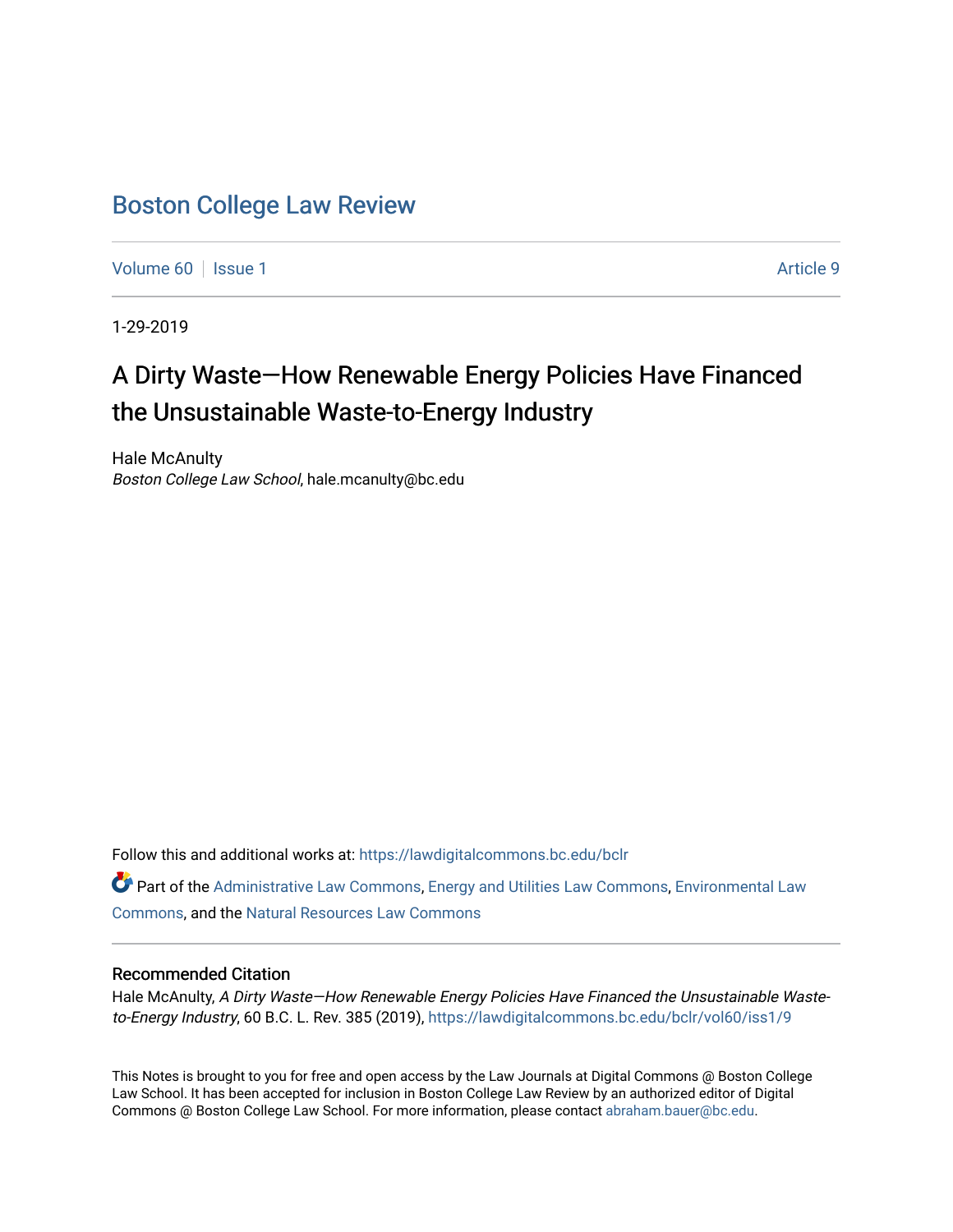# **A DIRTY WASTE—HOW RENEWABLE ENERGY POLICIES HAVE FINANCED THE UNSUSTAINABLE WASTE-TO-ENERGY INDUSTRY**

**Abstract:** The end of the 20th Century saw a major shift in the United States' approach to energy policy. After decades focused on fossil fuel production, the country began to realize that renewable sources of energy were the way of the future. Motivated by environmental concerns and a realization that oil is a finite resource, the federal government and local governments began adopting economic policies that rewarded investment in and production of renewable, clean technology. Governments relied on both mandates and tax incentives to encourage the use of energy from sources like solar and wind power. Wasteto-Energy ("WTE") power is another form of energy production that is classified as renewable. Thus, WTE has benefited significantly from renewable energy policies. WTE, however, is a form of energy produced by burning trash and is neither environmentally friendly nor particularly sustainable. Yet, the WTE industry owes its existence to those government programs designed to fund sustainable sources of electricity. With WTE drawing from the same pot of government resources, the policies that were written to stimulate the sustainable energy field and protect the environment have undermined those very goals by subsidizing the WTE industry. This Note summarizes the WTE process and the laws that allowed it to grow, argues that WTE is not economically sound or environmentally sustainable, and proposes legislative changes to prevent more harm from WTE in the future.

#### **INTRODUCTION**

<span id="page-1-1"></span>On March 17, 2016, the residents of South Baltimore had reason to celebrate.<sup>[1](#page-1-0)</sup> After years of fighting between the citizens and the Energy Answers International power company, the Maryland Department of the Environment announced that the permit allowing the energy company to build a new waste-to-energy ("WTE") power plant in the town of Fairfield had ex-

<span id="page-1-0"></span> <sup>1</sup> *See* Fern Shen, *Maryland Declares Energy Answers' Fairfield Incinerator Permit Expired*, BALT. BREW (Mar. 17, 2016), https://baltimorebrew.com/2016/03/17/maryland-declares-energyanswers-fairfield-incinerator-permit-expired/ [https://perma.cc/VM6P-US2K] (detailing that the parties were involved in a six-year conflict over the plan to build a trash incineration power plant in the southern neighborhood of the Maryland capital city). The Energy Answers International company wanted to build its waste facility on the site of an old chemical plant. *Id.* It was opposed by the citizens of Curtis Bay, Brooklyn, and Brooklyn Park as well as the Environmental Integrity Project and Free Your Voice, a student run human rights organization. *Id.*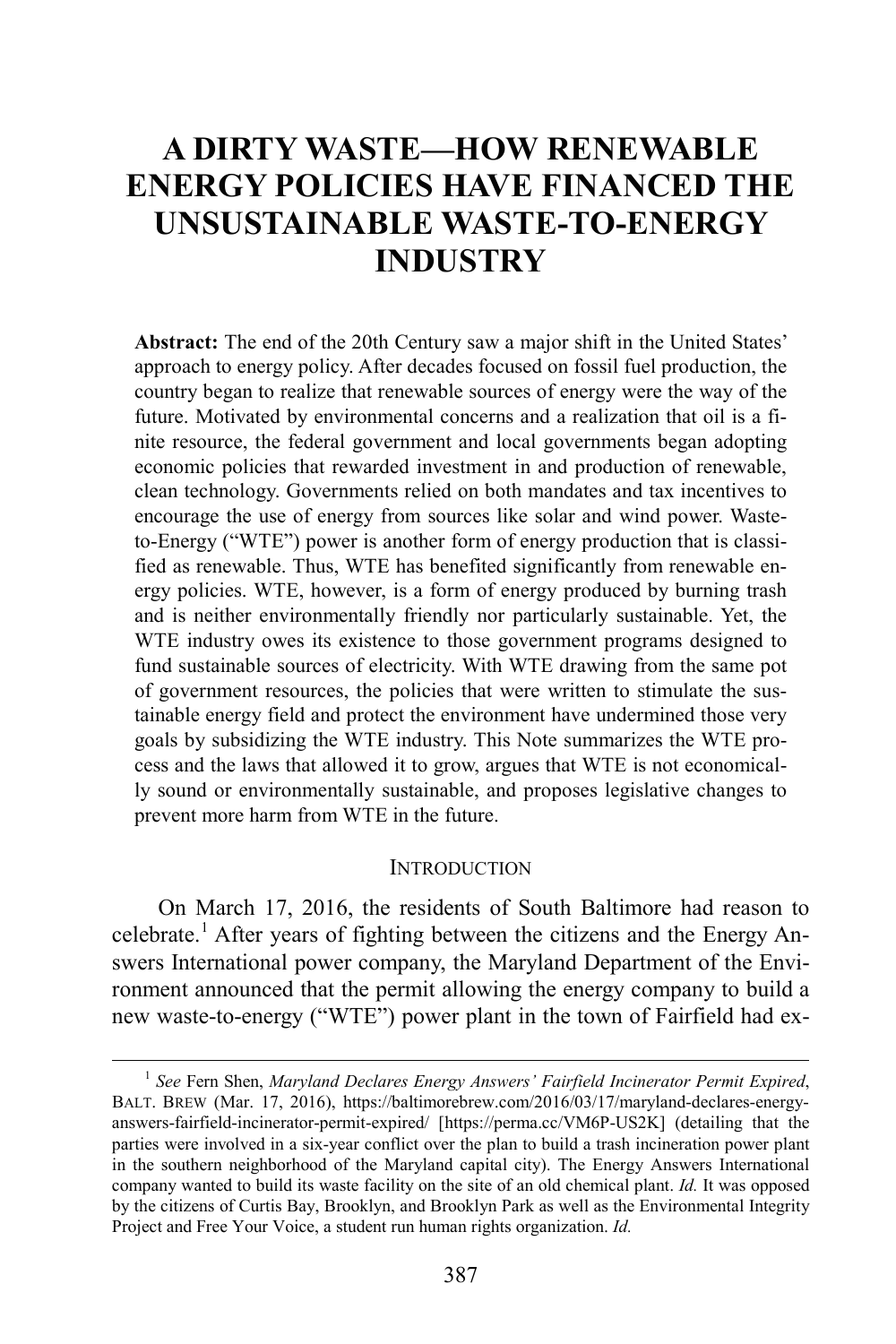<span id="page-2-10"></span>pired.<sup>[2](#page-2-1)</sup> Local advocacy groups shared in triumph and relief that the incinerator would not be built, stating that the decision saved the area from another facility that would emit toxic substances into the air and the surround-ing environment.<sup>[3](#page-2-2)</sup>

<span id="page-2-9"></span><span id="page-2-0"></span>The successful effort to block the new incinerator represents a small victory for the city, but Baltimore's problem with pollution from WTE is far from resolved.[4](#page-2-3) The nearby Wheelabrator Baltimore incinerator, which has been in operation since 1985, is still the city's greatest single source of air pollution. $\frac{3}{5}$  $\frac{3}{5}$  $\frac{3}{5}$  In 2014, this incinerator was the source of eighty-two percent of the city's sulfur dioxide pollution and sixty-four percent of the nitrogen ox-ides.<sup>[6](#page-2-5)</sup> Today, it releases around 120 pounds of lead, 99 tons of hydrochloric acid, 60 pounds of mercury, and 2 tons of formaldehyde in a year.<sup>[7](#page-2-6)</sup> Compared to the state average, the number of deaths from lung cancer are twice as high and the life expectancy is ten years lower for those who live near the facility.<sup>[8](#page-2-7)</sup> Although correlation is not causation, the residents do believe the incinerator plays a major role in these figures. $9$ 

<span id="page-2-3"></span>*Became 'Green' Energy*, BALT. SUN (Dec. 15, 2017), http://www.baltimoresun.com/news/maryland/ environment/bs-md-trash-incineration-20171107-story.html [https://perma.cc/2FHD-66MH] (reporting that a WTE trash incinerator is Baltimore's main source of air pollution). <sup>5</sup> *Id.* (describing the history of the incinerator in Westport, Baltimore). The incinerator burned

<span id="page-2-5"></span>ENVIRONMENT, AND COMMUNITY 2 (2011), https://www.ecocycle.org/files/pdfs/WTE\_wrong\_ for environment economy community by Eco-Cycle.pdf [https://perma.cc/8SFX-3R7X] [hereinafter WASTE OF ENERGY] (asserting that these chemicals are known to be very harmful to humans, causing cancer and respiratory disease, respectively). <sup>7</sup> Dance, *supra* not[e 4](#page-2-0) (reporting that the Maryland Department of the Environment has stated

<span id="page-2-6"></span>that the facility is the main source of these toxic chemicals). <sup>8</sup> *Id.*

<span id="page-2-8"></span><span id="page-2-7"></span><sup>9</sup> See id. (detailing several health issues found in residents living near the facility). The Chesapeake Bay Foundation estimates that pollution from the WTE plant may be responsible for almost \$22 million in health care costs for residents. *Id.*

<span id="page-2-1"></span> $2$  *Id.* (noting that the contest spanned many years). Waste-to-energy ("WTE"), also called energy recovery, is the process of burning trash in an incinerator or converting trash through chemical treatment to create electricity. *See Energy Recovery from the Combustion of Municipal Solid Waste (MSW)*, U.S. ENVTL. PROT. AGENCY, https://www.epa.gov/smm/energy-recovery-combustionmunicipal-solid-waste-msw [https://perma.cc/2G8T-HKP7] [hereinafter *Energy Recovery*] (describing the WTE process and its role in the field of renewable energy). <sup>3</sup> *See* Shen, *supra* note [1](#page-1-1) (quoting the groups who fought the construction project). Destiny Wat-

<span id="page-2-2"></span>ford, a representative of Free Your Voice, stated that this development would allow the community to bring clean energy alternatives to the area that could create jobs without posing health risks. *Id.*  Free Your Voice is a group made up primarily of students from the Curtis Bay and Brooklyn areas of Baltimore that formed to fight the construction of what would have become the biggest incinerator in the United States. *We Demand Fair Development! Stop the Incinerator!*, STOP THE INCINERATOR, https://stoptheincinerator.wordpress.com/about-free-your-voice-2/ [https://perma.cc/QT54-K6Q7]. Free Your Voice declares on their blog that "Clean Air Is a Human Right." *Id.* 4 *See* Scott Dance, *Power Struggle: How a Trash Incinerator—Baltimore's Biggest Polluter—* 

<span id="page-2-4"></span>about 723,000 tons in 2016 and the facility has a contract with the city to continue its operations through 2021. *Id.* 6 *Id.*; *see* ECO-CYCLE, WASTE OF ENERGY: WHY INCINERATION IS BAD FOR OUR ECONOMY,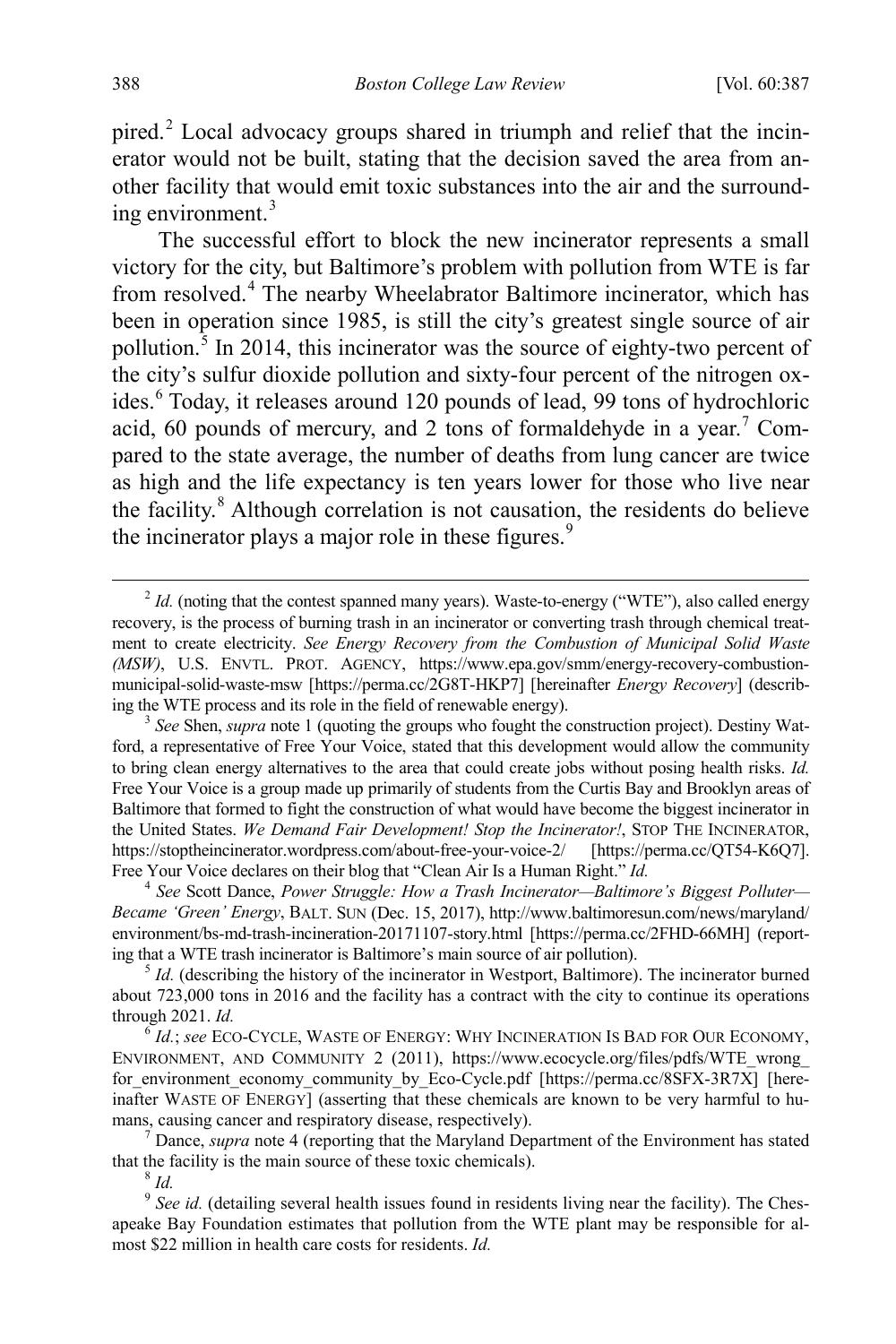Importantly, the Baltimore facility, along with around seventy other active WTE facilities in the United States, appears to comply with the current emission standards under the Clean Air Act ("CAA").<sup>[10](#page-3-0)</sup> The facility received about \$10 million in state subsidies for renewable energy in the last six years.<sup>[11](#page-3-1)</sup> This is because, in 2011, Maryland passed a bill that recognized municipal solid waste ("MSW") as a renewable source of energy.<sup>[12](#page-3-2)</sup> As such, the Maryland government has been providing the facility with the same fi-nancial benefits as wind, solar, and geothermal energy companies.<sup>[13](#page-3-3)</sup>

The situation in Baltimore is not an isolated phenomenon.<sup>[14](#page-3-4)</sup> In 2014, thirty-one states had designated MSW as a renewable source of energy, and twenty-three states had active WTE facilities.<sup>[15](#page-3-5)</sup> At the federal level, MSW is also recognized as a renewable source of energy.[16](#page-3-6)

<span id="page-3-1"></span>have allowed WTE facilities to receive large amounts of money with the hope of promoting renewable energy sources).<br><sup>12</sup> *Id.* (stating that the WTE industry played a role in drafting and passing legislation that

<span id="page-3-2"></span>defined trash as a renewable source of energy); *see* S.B. 690, 2011 Leg., 428th Sess. (Md. 2011) (designating WTE as a Tier I energy source akin to solar or wind energy).<br><sup>13</sup> MD. CODE ANN., PUB. UTIL. § 7-701(r) (West 2017) (classifying WTE as a Tier I renewa-

<span id="page-3-3"></span>ble energy source in the same category as solar and wind energy); Dance, *supra* note [4](#page-2-0) (detailing the state policy that allowed incinerators the same incentives as solar, wind, and geothermal energy). The law in Maryland has a tiered energy policy that, when implemented in 2004, placed WTE in a lower classification than wind, solar, and geothermal. Dance, *supra* note [4](#page-2-0)*.* Under this system, subsidies would end for WTE in 2018. *Id.* Industry lobbyists, however, succeeded in having WTE moved up into the top tier for renewable energy in 2011, which means it remains eligible for subsides beyond 2018. *Id.* 14 *See* TED MICHAELS, ENERGY RECOVERY COUNCIL, THE 2014 ERC DIRECTORY OF WASTE-

<span id="page-3-4"></span>TO-ENERGY FACILITIES 6, 8 (2014), http://energyrecoverycouncil.org/wp-content/uploads/2016/01/ ERC 2014 Directory.pdf [https://perma.cc/68EV-3KAM] (listing the states that recognize WTE as a renewable form of energy). In 2014, thirty-one states had laws recognizing WTE as a form of renewable energy. *Id.* at 6. There were eighty active WTE facilities in the United States. *Id.* at 4. The average WTE facility processed 96,249 tons of MSW per day. *Id.*<br><sup>15</sup> *Id.* at 6, 8.<br><sup>16</sup> *See* I.R.C. § 45(c)(1)(G) (2018) (listing MSW as an energy resource).

<span id="page-3-5"></span>

<span id="page-3-6"></span>

<span id="page-3-0"></span><sup>&</sup>lt;sup>10</sup> *Id.* It is reported that the Maryland waste facility officers meet the permit standards for monitoring and limiting pollution, and that they pass 800 checks per day to make sure they remain in compliance with emission standards. *See* 42 U.S.C. § 7411 (2018) (codifying the Environmental Protection Agency's (EPA) duty to promulgate regulations establishing emissions standards for air pollution). Under the Clean Air Act ("CAA"), the EPA must establish national ambient air quality standards ("NAAQS"). *Id.* § 7409. States must then submit a plan to comply with and enforce the NAAQS. *Id.* § 7410; *see* MD. CODE. ANN., ENVIR. § 2-302 (West 2018) (stating that under Maryland law, state NAAQS will mirror those of the federal statute). Following the 1990 amendments, the CAA also requires major polluting entities to obtain and comply with federal permits. 42 U.S.C. § 7661a. The CAA also provides specifically for the regulation of facilities that rely on combustion of solid waste. *Id.* § 7429; *see also The Clean Air Act in a Nutshell*: *How It Works*, U.S. ENVTL. PROT. AGENCY (2013), https://www.epa.gov/sites/production/files/2015-05/ documents/caa\_nutshell.pdf [https://perma.cc/VPW6-NVW5] (providing a plain text summary and history of the CAA).<br><sup>11</sup> Dance, *supra* note [4](#page-2-0) (describing how Maryland's energy policy and the federal tax code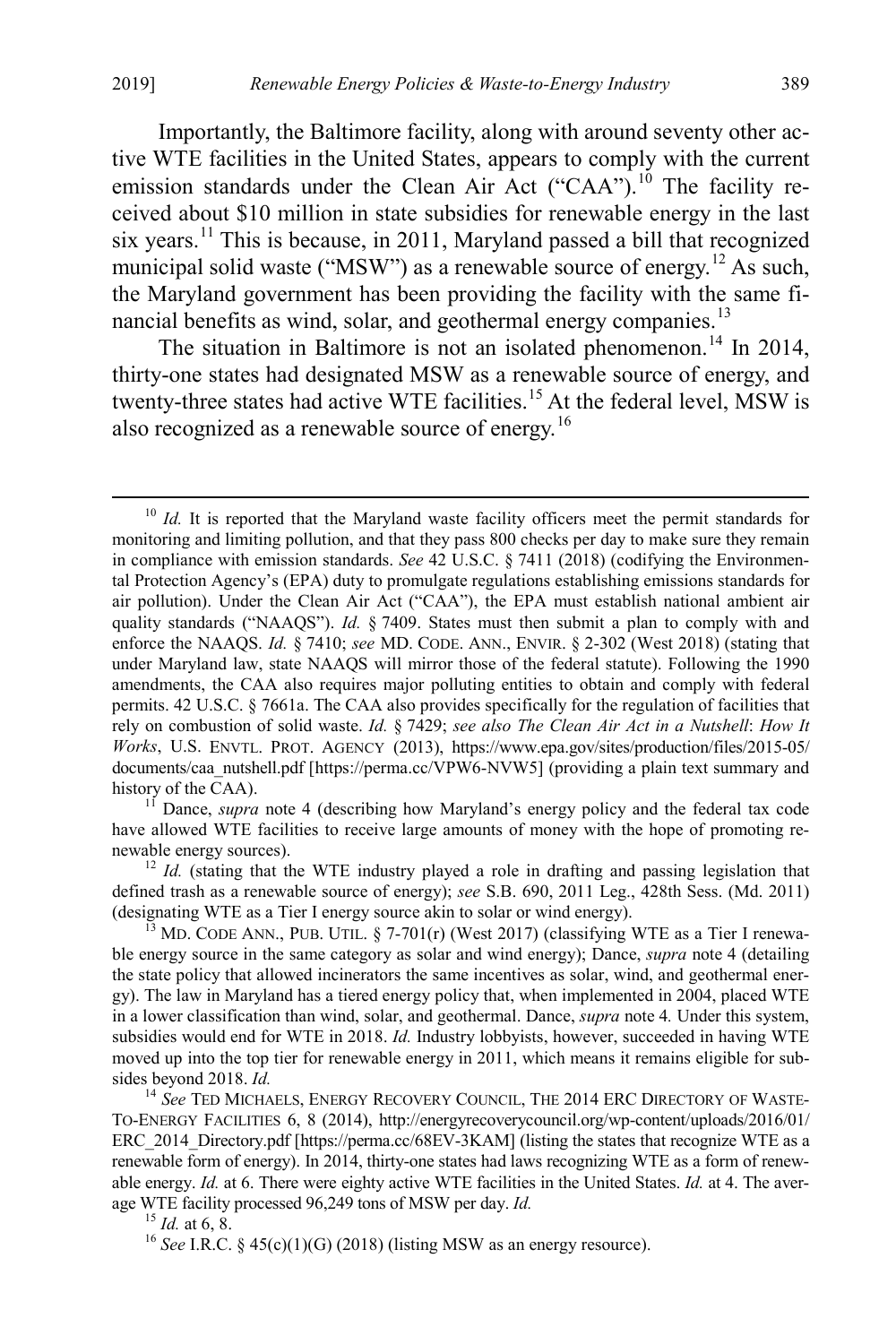<span id="page-4-0"></span>The reasoning sounds fair on its face—renewable energy, as its name suggests, comes from sources that renew or replenish themselves quickly relative to other sources.<sup>[17](#page-4-1)</sup> Solar and wind energy are recognizable renewa-ble energy sources.<sup>[18](#page-4-2)</sup> MSW is considered renewable in that consumers create a constant and reliable stream of household trash.[19](#page-4-3) The goal of using renewable power is to decrease dependence on finite fossil fuels and utilize sources that have lesser or no negative impact on the environment.<sup>[20](#page-4-4)</sup> Therefore, many argue that burning waste plays an important role in working to-ward those ends.<sup>[21](#page-4-5)</sup> Government entities claim that financial incentives and tax benefits granted to the WTE industry are in an earnest attempt to reach environmental and sustainability goals.<sup>[22](#page-4-6)</sup>

Nevertheless, the very laws written to promote sustainability and protect human health and the environment have actually hindered efforts to reach those goals.<sup>[23](#page-4-7)</sup> By granting financial benefits to the WTE industry, governments are funding activities that are not truly safe for human health or the environment. $^{24}$  $^{24}$  $^{24}$  The government has disincentivized true clean practices like solar and wind energy because it is initially more attractive to alter an existing incinerator to meet air standards than it is to invest in an entirely

<span id="page-4-1"></span><sup>&</sup>lt;sup>17</sup> *See* 42 U.S.C. § 15852(b)(2) (2018) (providing a definition of renewable energy). Renewable energy is defined as a list of technology types the federal government recognizes as renewable, rather than a more abstract summary of renewable properties. *See id.* (enumerating the recognized renewable technology types). Other government guidance elucidates the properties that renewable energies possess. *See Renewable Energy Explained*, U.S. ENERGY INFO. ADMIN., https://www.eia.gov/energy explained/index.cfm?page=renewable\_home [https://perma.cc/G3PZ-DAN2] (stating that renewable energy has the property of replenishing and being infinite over a reasonable amount of time); *see also Nonrenewable Energy Explained*, U.S. ENERGY INFO. ADMIN., https://www.eia.gov/energyexplained/ ?page=nonrenewable\_home [https://perma.cc/RJY6-3AS4] (listing recognized non-renewable energy sources and stating that they do not replenish quickly).<br><sup>18</sup> See Renewable Energy Explained, supra not[e 17](#page-4-0) (categorizing renewable energy sources).<br><sup>19</sup> Biomass Explained: Waste-to-Energy (Municipal Solid Waste), U.S. ENE

<span id="page-4-3"></span><span id="page-4-2"></span>https://www.eia.gov/energyexplained/index.php?page=biomass\_waste\_to\_energy [https://perma.cc/ F3SG-EDFZ] (listing the elements of MSW, such as organic waste and other combustible materials, that can be used to create electricity, as well those that cannot, such as inorganic materials like glass). <sup>20</sup> *See* 42 U.S.C § 13451(b) (stating that among the goals of the Department of Energy regard-

<span id="page-4-4"></span>ing energy efficiency are improvements to technology, increases in the use of renewable energy, and reductions of environmental harm). <sup>21</sup> *See* Dance, *supra* note [4](#page-2-0) (reporting that the Maryland government had good motives in grant-

<span id="page-4-5"></span>ing subsidies to WTE plants, and that this was a logical step towards sustainability at the time they passed the bill); *State Renewable Energy Resources*, U.S. ENVTL. PROT. AGENCY, https://www.epa. gov/statelocalenergy/state-renewable-energy-resources [https://perma.cc/V4B4-PYY7] (describing the benefits of using renewable energy). <sup>22</sup> *See* Dance, *supra* note [4](#page-2-0) (stating that Maryland politicians sought to decrease reliance on

<span id="page-4-6"></span>fossil fuels and stymie climate change). <sup>23</sup> *See* WASTE OF ENERGY, *supra* note [6,](#page-2-9) at 2 (arguing that WTE is more expensive, less effi-

<span id="page-4-8"></span><span id="page-4-7"></span>cient, and more dangerous to human health and the environment than current alternatives, and that WTE undermines the goals of sustainability legislation). <sup>24</sup> *See id.* (arguing that WTE facilities emit toxic substances).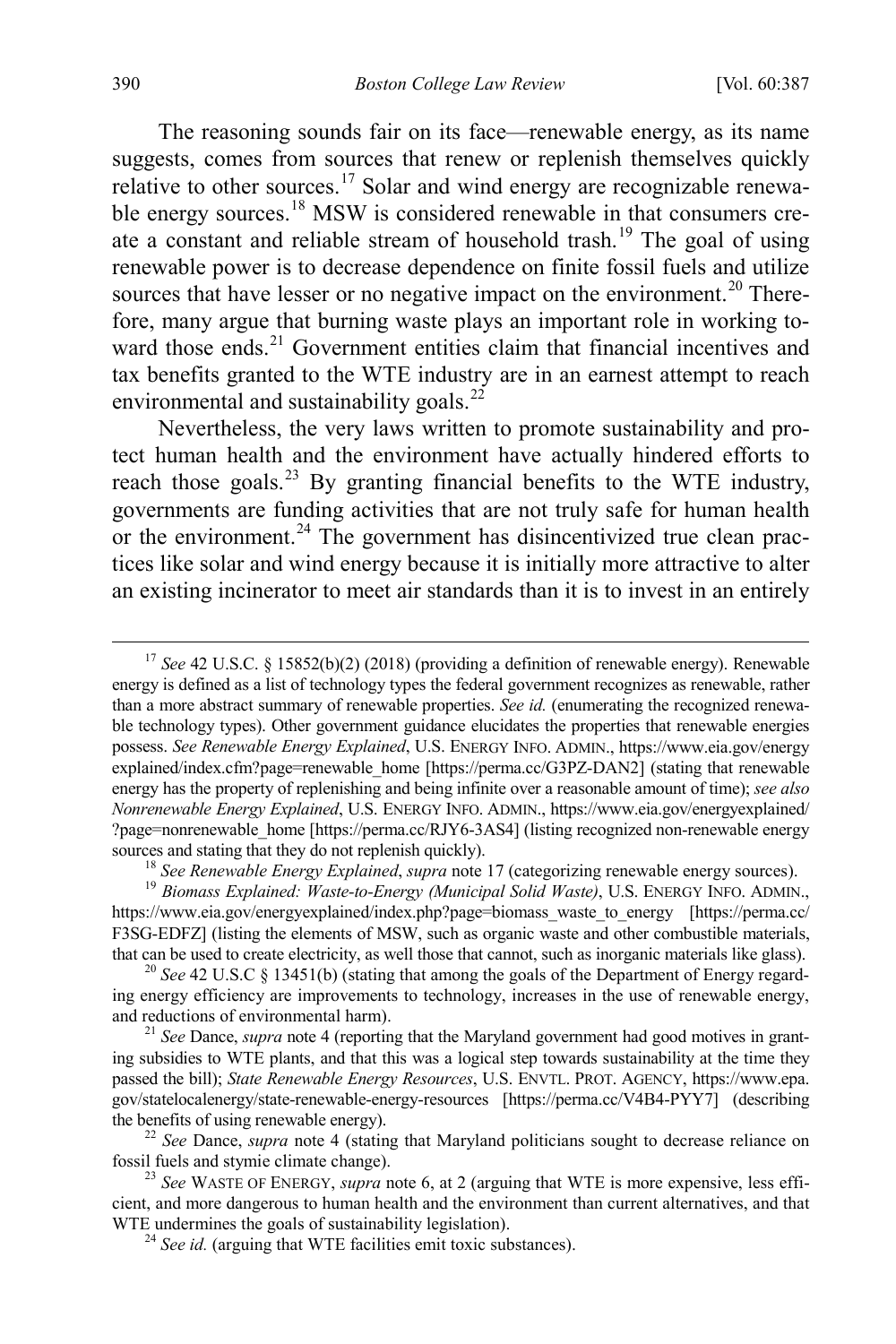<span id="page-5-6"></span><span id="page-5-0"></span>new plant, purchase the land, and build the facility.<sup>[25](#page-5-1)</sup> When renewable credits were made available for WTE, energy companies took the route of retrofitting incinerators.[26](#page-5-2) Thus, government subsidies are allowing polluting technologies to continue to exist in the same sphere as solar and wind.<sup> $27$ </sup> This has left less money to invest in solar, wind, and geothermal plants simply because they must draw money from the same pot as  $WTE<sup>28</sup>$  $WTE<sup>28</sup>$  $WTE<sup>28</sup>$  Furthermore, these financial incentives are supporting an industry in WTE that cannot coexist with actual sustainable practices like recycling, composting, or zero waste.[29](#page-5-5)

<span id="page-5-4"></span>sold came from the biomass, in this case meaning primarily landfill gas). Green power is renewable energy that has the least negative impact on the environment. *See* U.S. DEP'T OF ENERGY ET AL., GUIDE TO PURCHASING GREEN POWER 2–3 (2018), https://www.epa.gov/sites/production/files/2016- 01/documents/purchasing\_guide\_for\_web.pdf [https://perma.cc/7KNV-JKMD] [hereinafter GUIDE TO PURCHASING GREEN POWER] (issuing guidance on procedures for, and benefits of, purchasing green energy). The Department of Energy notes that utilization of green power is voluntary and exceeds any current government mandates. *Id.* <sup>29</sup> *See* Steffen Lehmann, *Resource Recovery and Materials Flow in the City: Zero Waste and* 

<span id="page-5-5"></span>*Sustainable Consumption as Paradigms in Urban Development*, 11 SUSTAINABLE DEV. L. & POL'Y 28, 33 (2010) (arguing for the benefits of "zero waste," an approach that relies on recycling, composting, and demand reduction of resources to mitigate the harms to the environment and human health, and phases out unsustainable practices); WASTE OF ENERGY, *supra* note [6,](#page-2-9) at 11 (contending that the most effective biomass fuel sources are materials that can be composted or recycled, and that for WTE facilities to remain financially productive, they demand a constant stream of those materials). Zero waste is a term used to describe a paradigm shift for resource consumption that eliminates the waste aspect from production cycles. Lehmann, *supra*, at 28. Materials like metal, glass, and plastic can be reused or recycled, used in their original state, or broken down and utilized in different ways, rather than thrown into landfill. *Id.* at 31. For exam-

<span id="page-5-1"></span> <sup>25</sup> *See Renewable Portfolio Standards*, ENERGY JUSTICE NETWORK, https://energyjustice.net/ RenewablePortfolioStandards [https://perma.cc/RN7P-VFDA] (explaining that companies are

<span id="page-5-2"></span>more likely to invest in existing renewables than risk investing in new one, given the option).<br><sup>26</sup> *See id.* (stating that it is less costly for a company to buy an extant incinerator than invest in new technology).

<span id="page-5-3"></span><sup>&</sup>lt;sup>27</sup> *See id.* (reporting that in the early 2000s, clean renewables made up 63% of renewable energy sold in the US, while biomass contributed 24% to that number). Biomass is a closely related field to WTE that relies on organic materials, such as animal and plant waste, rather than trash in the energy conversion process. *See* I.R.C. § 45 (2018) (defining and differentiating biomass as an energy source derived from MSW). Federal tax law treats biomass as unique from WTE. *Id.* Other government agencies, however, do not always make such a distinction, and at times treat WTE as a subset of biomass. *See Biomass Explained*, U.S. ENERGY INFO. ADMIN., https://www. eia.gov/energyexplained/index.cfm?page=biomass\_home [https://perma.cc/JP5Q-2T8E] (categorizing MSW as a form of biomass). The article *Renewable Portfolio Standards*, for example, states that biomass contributed to 24% of the renewable energy sold in the U.S. and then clarifies that biomass is mostly referring to gas collected in MSW landfills. *Renewable Portfolio Standards*, *supra* note [25.](#page-5-0) Under the Internal Revenue Code ("IRC"), gas collected from an MSW landfill is exempt from the definition of biomass, which could thus render the 24% number misleading. *See* I.R.C. § 45 (excluding gas collected from MSW landfills from the definition of open-loop biomass). For the purposes of this Note, WTE and MSW will follow their statutory definitions. *See id.* Even though biomass is generally targeted in tandem with WTE, a full analysis of biomass is beyond the scope of this Note. <sup>28</sup> *See Renewable Portfolio Standards*, *supra* note [25](#page-5-0) (stating that in 2002, 24% of green energy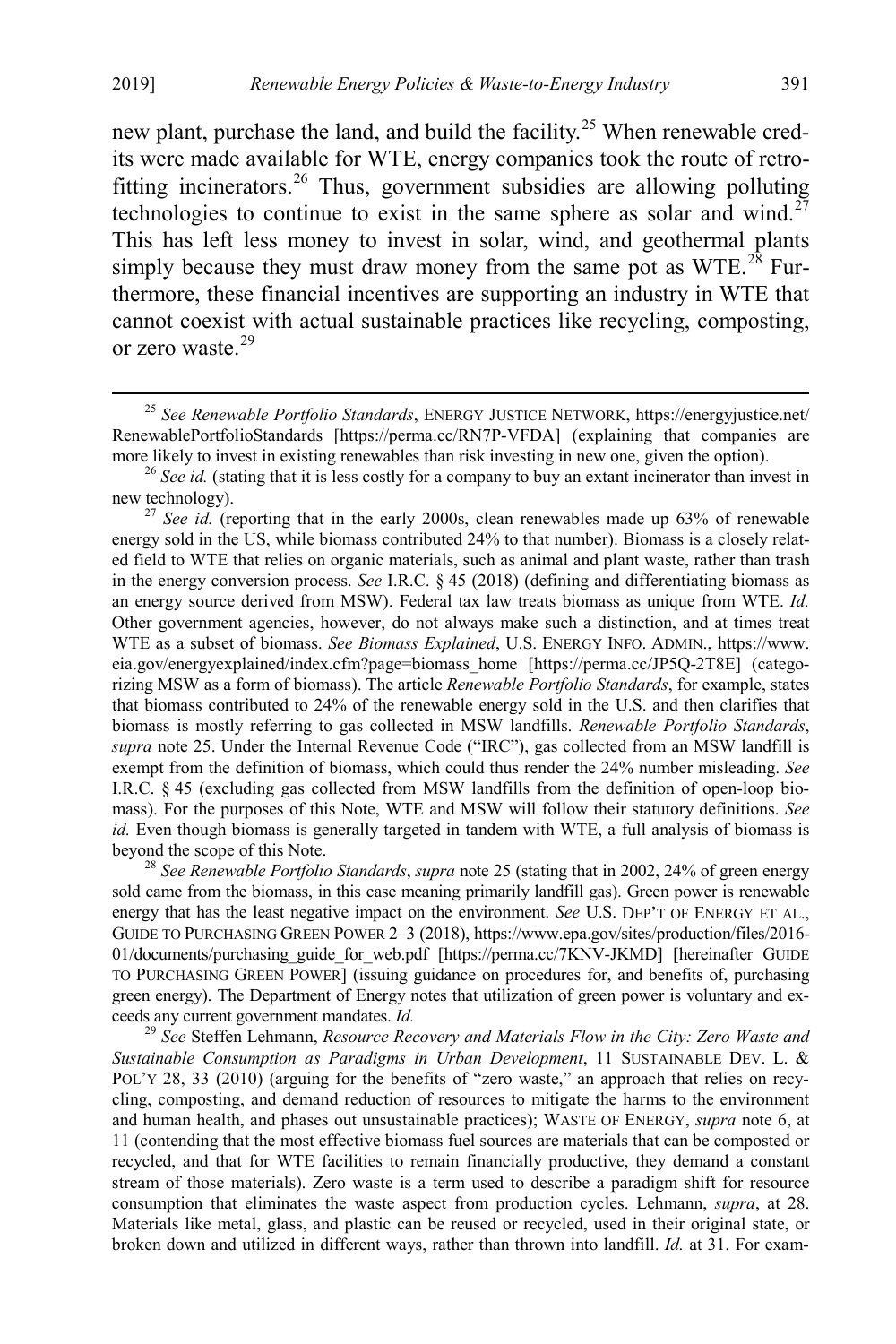Part I of this Note begins by describing how the WTE process works.<sup>[30](#page-6-1)</sup> Part II provides a history of energy policy in the United States.<sup>[31](#page-6-2)</sup> Part III examines federal and state laws that promote the renewable energy field, including laws regarding WTE.<sup>[32](#page-6-3)</sup> Part IV argues that the United States' renewable energy policy has in part undermined the goals it purports to ad-vance.<sup>[33](#page-6-4)</sup> Specifically, this Part argues that government subsidies and tax preferences for renewable energy have financed an industry that is not envi-ronmentally friendly or properly sustainable.<sup>[34](#page-6-5)</sup> Part IV also proposes amending these laws to remove WTE eligibility from renewable energy benefits  $\frac{35}{35}$  $\frac{35}{35}$  $\frac{35}{35}$ 

#### <span id="page-6-0"></span>I. TURNING TRASH INTO ENERGY

Federal and state laws provide funding for specifically designated types of renewable energy.<sup>[36](#page-6-7)</sup> In addition to renewable energy produced through hydropower, wind, geothermal, and solar technology, WTE is a re-newable energy source that involves conversion of trash into energy.<sup>[37](#page-6-8)</sup> The

- 
- 
- 
- 
- 
- 

<span id="page-6-6"></span><span id="page-6-5"></span><span id="page-6-4"></span><span id="page-6-3"></span><span id="page-6-2"></span><span id="page-6-1"></span><sup>31</sup> See infra note[s 58–](#page-9-0)[81](#page-12-0) and accompanying text.<br><sup>32</sup> See infra note[s 82–](#page-12-1)[137](#page-17-0) and accompanying text.<br><sup>33</sup> See infra note[s 138](#page-18-0)[–209](#page-25-0) and accompanying text.<br><sup>34</sup> See infra note[s 146](#page-19-0)[–183](#page-23-0) and accompanying text.<br><sup>35</sup> See infra n financial assistance to renewable energy production); 73 PA. STAT. & CONS. STAT. ANN. § 1648.3 (West 2007) (demonstrating a state level approach). <sup>37</sup> *Renewable Energy Explained*, *supra* note [17](#page-4-0) (defining different renewable energy sources in

<span id="page-6-8"></span><span id="page-6-7"></span>the United States). By definition, renewable energy must have a source that quickly redevelops and will not run out from use. *What Is Green Power*?, U.S. ENVTL. PROT. AGENCY, https://www.epa. gov/greenpower/what-green-power [https://perma.cc/R9N2-4JHT]. WTE is considered renewable, but not a "green power" source, like solar, wind, and geothermal, which is a subset of renewable resources that has less or no negative environmental impact. *See id.* (describing different categories of renewable power and differentiating green power). Solar power is the process of harnessing energy or heat from sunlight and turning it into electricity or using it directly to heat a building. *Solar Energy Basics*, NAT'L RENEWABLE ENERGY LAB., https://www.nrel.gov/workingwithus/resolar.html [https://perma.cc/V38T-CXPV]. Wind power is the process where wind moves a turbine to create electricity. *Wind Energy Basics*, WIND ENERGY DEV. PROGRAMMATIC EIS, http:// windeis.anl.gov/guide/basics/ [https://perma.cc/WM7X-ZKZC]. Geothermal harnesses the natural

ple, many products are packaged with recyclable plastics that could have countless other uses. *Id.* Zero waste may be achieved by holding manufacturers responsible for the packaging they use and requiring companies to design products and packaging with an eye toward reuse or recycling at the end of their initial cycle of use. *Id.* Third parties also aid zero waste goals by collecting and finding other uses for trash, such as Madewell Inc., who partnered with Cotton Inc.'s Blue Jeans Go Green initiative, which collects and converts old denim jeans into insulation. *See Recycling Denim for a Great Cause*, BLUE JEANS GO GREEN, http://bluejeansgogreen.org/About-Us/ [https://perma.cc/ 8CSJ-MMQ4] (describing a nationwide initiative to repurpose old pants and make them into insulation for buildings); *see also How We Do Well*, MADEWELL, https://www.madewell.com/inspodo-well-denim-recycling-landing.html [https://perma.cc/LDB6-GEMZ] (describing Madewell's Do Well projects to affect positive changes in the world, and the Blue Jean Go Green process).<br><sup>30</sup> See infra notes 36–57 and accompanying text.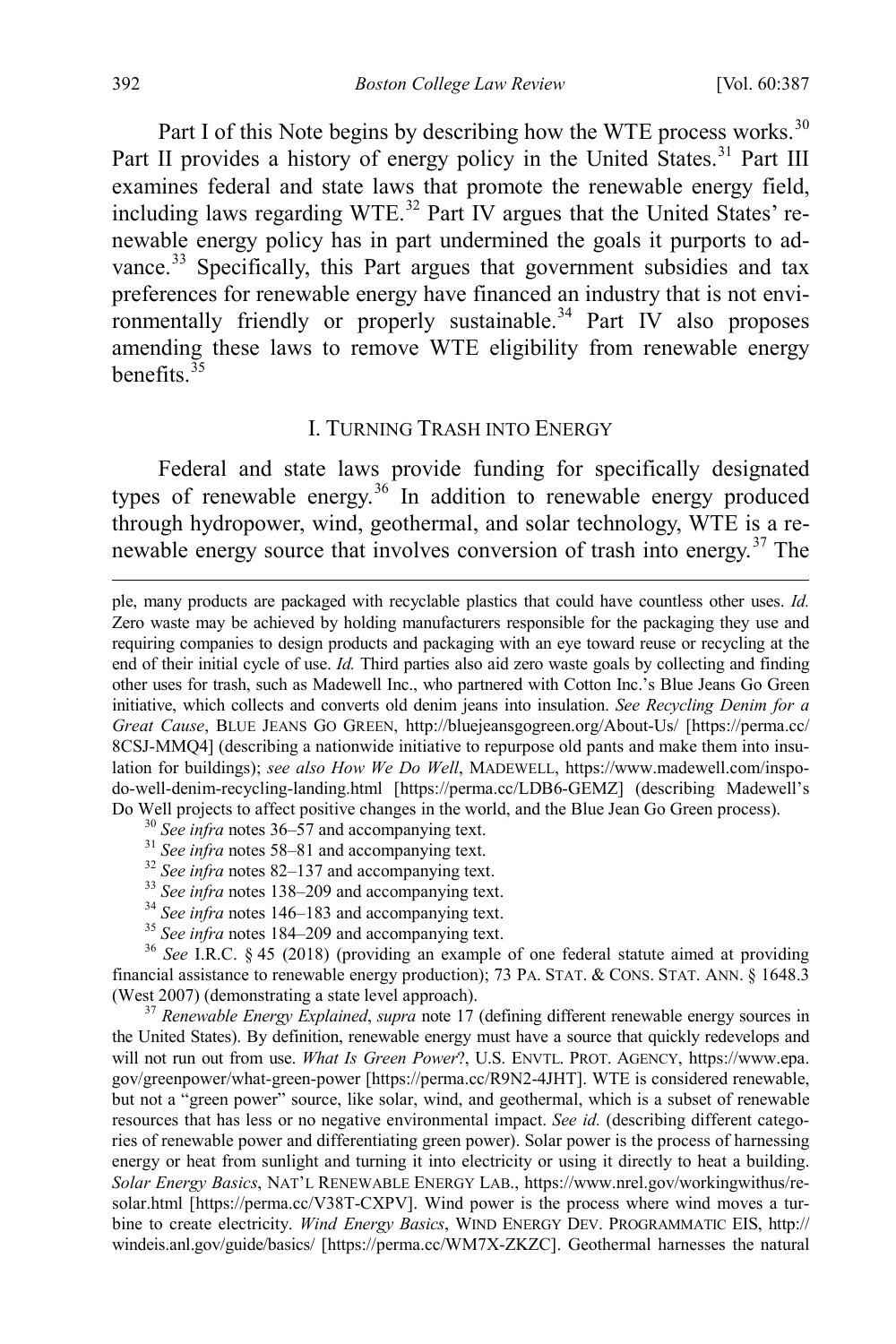EPA recognizes WTE as central to the U.S. strategy for sustainable waste management.<sup>[38](#page-7-1)</sup> It is thus important to understand how WTE actually works $\overline{39}$  $\overline{39}$  $\overline{39}$ 

<span id="page-7-0"></span>A prominent method of energy conversion is combustion.<sup>[40](#page-7-3)</sup> In WTE, MSW is the material that is used in the conversion process.<sup>[41](#page-7-4)</sup> MSW is es-sentially garbage thrown out in homes and businesses.<sup>[42](#page-7-5)</sup> The process begins when trash vehicles pick up MSW and deliver it to the WTE facilities, where it is dumped. $43$  From there, waste is systematically collected and transferred into an incinerator, where it is burned at very high temperatures . [44](#page-7-7) The burning MSW creates heat which converts water into steam, which then moves a turbine and generates electricity.<sup>[45](#page-7-8)</sup>

<span id="page-7-13"></span>The waste is converted into ash as it burns, most of which settles at the bottom of the combustion chamber as "bottom ash," though small particles also rise throughout the process, creating "fly ash."[46](#page-7-9) The bottom ash is es-timated to be a 90% reduction in volume of waste.<sup>[47](#page-7-10)</sup> A filtration system, called a "baghouse," captures an estimated 96% of the fly ash. <sup>[48](#page-7-11)</sup> The ash is subsequently collected and dumped in a landfill. $49$ 

<span id="page-7-1"></span>"non-hazardous waste management hierarchy"). The EPA has established a hierarchy for waste management, ranking from most to least preferred practices, with "Source Reduction and Reuse" being the most preferred, and "Energy Recovery" ranking only higher than traditional "Treatment and Disposal." *See Sustainable Materials Management: Non-Hazardous Materials and Waste Management Hierarchy*, U.S. ENVTL. PROT. AGENCY, https://www.epa.gov/smm/sustainablematerials-management-non-hazardous-materials-and-waste-management-hierarchy [https://perma. cc/KH5R-E5PS] (presenting the EPA's waste management hierarchy).<br><sup>39</sup> See infra note[s 40–](#page-7-0)[57](#page-8-0) and accompanying text.<br><sup>40</sup> Energy Recovery, supra note 2.<br><sup>41</sup> Id. (describing the WTE process).<br><sup>42</sup> Municipal Solid Waste, U.S.

<span id="page-7-5"></span><span id="page-7-4"></span><span id="page-7-3"></span><span id="page-7-2"></span>nonhaz/municipal/web/html/ [https://perma.cc/VE3R-MKQE] (defining municipal solid waste).<br><sup>43</sup> *Energy Recovery, supra* note 2.<br><sup>44</sup> *Waste-to-Energy: How It Works*, DELTAWAY ENERGY, http://www.deltawayenergy.com/wte-

<span id="page-7-7"></span><span id="page-7-6"></span>tools/wte-anatomy/ [https://perma.cc/AFU5-2ZVQ] (describing how WTE plants operate). <sup>45</sup> *Id.* The incinerator creates heat that dissolves water in a connected boiler which becomes

<span id="page-7-8"></span>steam and powers a turbine. *See id.* It is not the fly ash that turns the turbine. *See id.* (illustrating the biomass process). The emissions from the steam stack, however, are not the benign and uncontaminated steam from the turbine, but rather the treated ash that remains after the filtration process. *See id.* (presenting the process that carries the particulate fly ash from the combustion to the filtration room and then to the stack).<br><sup>46</sup> *Id.* Fly ash is particulate waste, too fine and light to settle at the bottom, that the facility

<span id="page-7-9"></span>

<span id="page-7-10"></span>attempts to capture through various filtration processes. *Id.*<br><sup>47</sup> *Id.* Bottom ash is captured and separated by magnets and other metal separators. *Id.*<br><sup>48</sup> *Id.*<br><sup>49</sup> *Energy Recovery, supra* note [2;](#page-2-10) *see* E. Kalogir

<span id="page-7-12"></span><span id="page-7-11"></span>*to-Energy Facilities and Processes for Ash Stabilization* (2010), https://www.iswa.org/uploads/tx\_ iswaknowledgebase/Kalogirou.pdf [https://perma.cc/CW45-E9EK] (describing the composition and

heat from within the planet. *What Is Geothermal Energy*, GEOTHERMAL ENERGY ASSOC., http:// geo-energy.org/Basics.aspx [https://perma.cc/YL3C-PFBG]. <sup>38</sup> *Energy Recovery*, *supra* note [2](#page-2-10) (detailing the role of "Energy Recovery" in the EPA's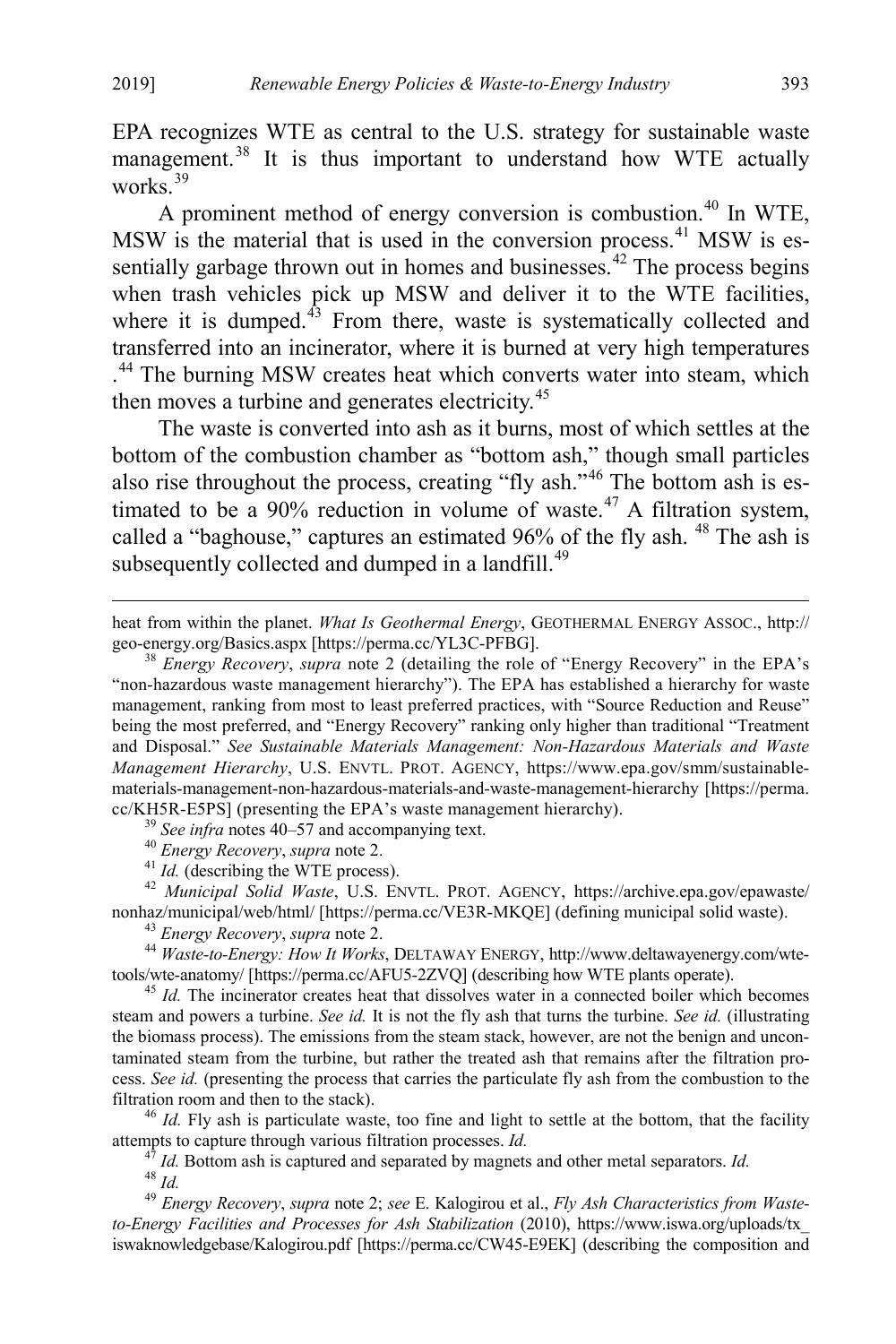Sometimes, MSW is sent to a landfill instead of an incinerator.<sup>[50](#page-8-1)</sup> Here, the WTE scheme uses anaerobic digestion, another form of energy conversion, where material is placed in an oxygen deficient environment to decom-pose.<sup>[51](#page-8-2)</sup> Once entombed in a landfill, the organic elements of MSW break  $\frac{1}{4}$  down and release methane gas.<sup>[52](#page-8-3)</sup> That gas is collected and combusted to pro-duce electricity.<sup>[53](#page-8-4)</sup>

Energy creation from MSW may take a number of other forms, such as co-firing, pyrolysis, or gasification.<sup>[54](#page-8-5)</sup> Co-firing is a process in which organic waste is mixed with traditional fossil fuels like coal to lower the carbon dioxide (" $CO<sub>2</sub>$ ") production in a furnace and lessen the demand for those traditional fuel sources.<sup>[55](#page-8-6)</sup> Pyrolysis and gasification are techniques in which the organic waste is superheated, but not exposed to oxygen so it does not combust, and instead undergoes a chemical change into a gas or oil.<sup>[56](#page-8-7)</sup> Whatever the process, those who support WTE argue it leads to significantly less waste going into landfills, less  $CO<sub>2</sub>$  released into the air, and energy collection from sources that would have traditionally been discarded. $57$ 

<span id="page-8-0"></span>

<span id="page-8-6"></span>biomass-energy/ [https://perma.cc/2G4K-4YZM] (defining the different energy recovery process-

<span id="page-8-7"></span>es). <sup>56</sup> *Id.* During pyrolysis, the biomass fuel is heated to around 390–570 degrees Fahrenheit, without the presence of oxygen, to prevent the biomass from combusting. *Id.* This produces an oillike substance that can be burned as a fuel. *Id.* Similarly, in gasification, the biomass is heated to 1,300 degrees Fahrenheit, with limited oxygen, which produces a gas that can also be used as a fuel source. *Id.* <sup>57</sup> *See Waste-to-Energy: How It Works*, *supra* note [44](#page-7-13) (presenting the benefits of WTE as

<span id="page-8-8"></span>opposed to fossil fuels). This report estimates that WTE reduces landfill volume by 90%, significantly lowers CO<sub>2</sub> emissions, and produces enough energy per day to power 15,000 houses. *Id.*; *see* Christopher Dann et al., *Reconsidering Waste-to-Energy: Technology and Regulation Changes the Outlook for Garbage Burners*, 150 PUB. UTIL. FORTNIGHTLY 44, 45 (2012) (arguing that WTE presents a good fuel alternative for utilities seeking security in the case of legislation that limits carbon emissions).

dangers of fly ash). A concern with fly ash is that it contains heavy metals and compounds that are hazardous to human health. *See* Kalogirous, *supra*, at 4 (listing the dangerous elements that have high concentrations in ash). Because of these dangers, the report also looks at methods to decrease the reliance on ash landfills. *See id.* at 1. (summarizing the purpose of the study). <sup>50</sup> *See Basic Information About Landfill Gas*, U.S. ENVTL. PROT. AGENCY, https://www.epa.

<span id="page-8-2"></span><span id="page-8-1"></span>gov/lmop/basic-information-about-landfill-gas [https://perma.cc/5BVC-ZTMS] (describing the Landfill Gas energy recovery process).<br><sup>51</sup> *Id.*<br><sup>52</sup> *Id.* <sup>53</sup> *Id.* 54 *Energy Recovery*, *supra* note [2](#page-2-10) (listing other WTE processes); *see Benefits of Landfill Gas* 

<span id="page-8-5"></span><span id="page-8-4"></span><span id="page-8-3"></span>*Energy Projects*, U.S. ENVTL. PROT. AGENCY, https://www.epa.gov/lmop/benefits-landfill-gasenergy-projects [https://perma.cc/PJC7-9QDB] (describing the collection of methane gas created by landfills, and how to utilize that gas); *Waste to Energy Gasification*, GLOB. SYNGAS TECH. COUNCIL, https://www.globalsyngas.org/syngas-production/waste-to-energy-gasification/ [https://perma.cc/ K4RX-6RLM] (describing gasification as a process that, instead of using the waste as fuel for heat, creates usable gas at the output of the process). <sup>55</sup> *Biomass Energy*, NAT'L GEOGRAPHIC, https://www.nationalgeographic.org/encyclopedia/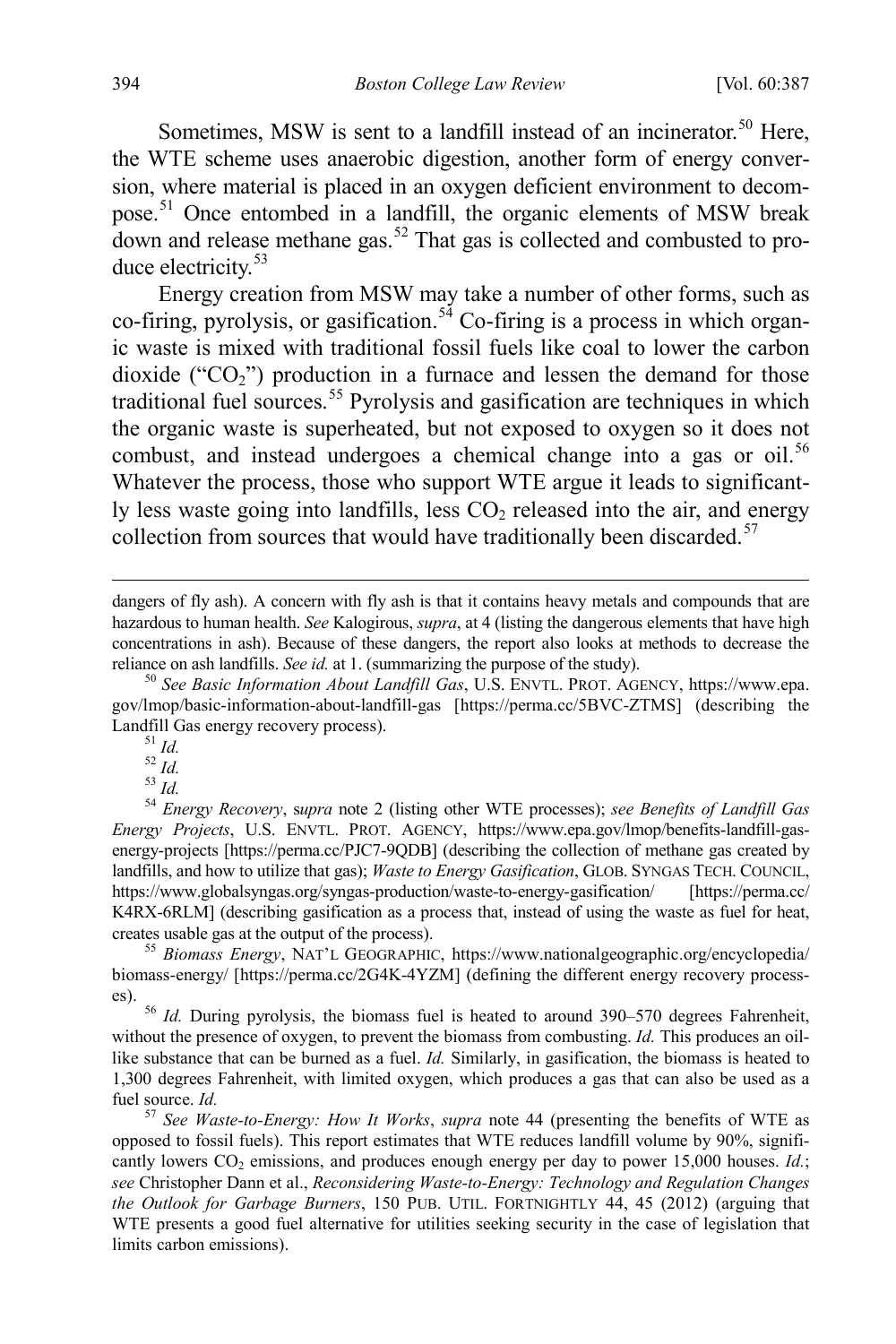## <span id="page-9-0"></span>II. A SUMMARY OF ENERGY POLICY AND RENEWABLE ENERGY LAW IN THE UNITED STATES

<span id="page-9-1"></span>To understand how the current renewable energy laws developed, it is instructive to examine the recent history of U.S. energy policy.<sup>[58](#page-9-2)</sup> From 1916 to 1970, U.S. energy policy was designed to stimulate and promote the do-mestic fossil fuel industry.<sup>[59](#page-9-3)</sup> The federal government took this approach to shore up oil reserves in an era where global conflicts could cut off U.S. access to imported fuel.<sup>[60](#page-9-4)</sup> Federal tax law allowed taxpayers involved in oil production to deduct numerous costs at values higher than would have been general-ly permitted.<sup>[61](#page-9-5)</sup> This in turn led to lower costs and fewer risks for investors and operators in the energy industry and lower prices for consumers but dis-couraged growth in alternative energy.<sup>[62](#page-9-6)</sup>

In the 1970s, people in the United States started to grow aware of envi-ronmental harm caused by human actions.<sup>[63](#page-9-7)</sup> Significantly, the United States also experienced a pair of energy crises due to the 1973 oil embargo and the Iranian Revolution in 1978.<sup>[64](#page-9-8)</sup> Again, the United States shaped its energy

<span id="page-9-4"></span><span id="page-9-3"></span>have shaped renewable energy policy); James A. Duffield et al., *Ethanol Policy: Past, Present, and Future*, 53 S.D. L. REV. 425, 427 (2008) (stating that conflicts such as World War II disrupted oil importation, leading to a national policy shift toward renewable energy). One analysis centers on the bio-fuel industry, which relates to gasoline burned by vehicles rather than wide scale energy production. *See* Duffield et al., *supra*, at 430 (discussing modern laws requiring gasoline to be blended with ethanol). Nevertheless, the study provides a robust analysis of the factors that informed modern renewable energy policy. *See id.* at 427.<br><sup>61</sup> LAZZARI, *supra* not[e 58,](#page-9-0) at 2, 3. Costs such as labor, equipment, and supplies must general-

<span id="page-9-5"></span>ly be capitalized, meaning deductions would be taken yearly over the lifetime of the operation. *Id.*  at 2. Instead, the federal government allowed for those expenses to be deducted in the first year of operation. *Id.* at 3. The "percentage depletion allowance" allowed taxpayers to claim a deduction at 27.5% of their revenue, which was much higher than the deduction for the general rate of depletion. *Id.* 

<span id="page-9-6"></span><sup>62</sup> *See id.* at 3 (detailing the effects of the tax policy favoring fossil fuels prior to 1970). Fossil fuels were traditionally favored because they were easy to transport, and contained significant energy producing power in reasonable volumes. Archana Dayalu, *Why We Need Sustainable Energy*, HAR-VARD UNIV. GRADUATE SCH. OF ARTS & SCI. BLOG (Dec. 15, 2012), http://sitn.hms.harvard.edu/ flash/2012/why-sustainable/ [https://perma.cc/LN2C-LPV2]. Fossil fuels are finite, however, in that they are made of organic material from millions of years in the past and have a negative impact on the environment by creating particulate matter and chemicals that have adverse effects on organic life. *Id.* 63 LAZZARI, *supra* not[e 58,](#page-9-0) at 2. 64 Outfield et al., *supra* note [60,](#page-9-1) at 427–28 (discussing the factors that led the United States to 64 Duffield et al., *supra* note 60, at 427–28 (discussing the fac

<span id="page-9-8"></span><span id="page-9-7"></span>seek alternative to reliance on foreign gasoline). In the early 1970s, the demand for oil was much greater than the production, leading the Organization of Petroleum Exporting Countries to increase oil prices. *Id.* Due to political tensions, Arab countries enacted an oil embargo on the Unit-

<span id="page-9-2"></span> <sup>58</sup> SALVATORE LAZZARI, CONG. RESEARCH SERV., RL33578, ENERGY TAX POLICY: HISTO-RY AND CURRENT ISSUES 1 (2008), https://fas.org/sgp/crs/misc/RL33578.pdf [https://perma.cc/ W44Y-V7S3] (discussing the context that led to legislation on energy sustainability and environmental responsibility in the 1970s)<br><sup>59</sup> *Id.* at 2.<br><sup>60</sup> *See id.* at 1 (stating that oil embargoes and price fluctuations are among the factors that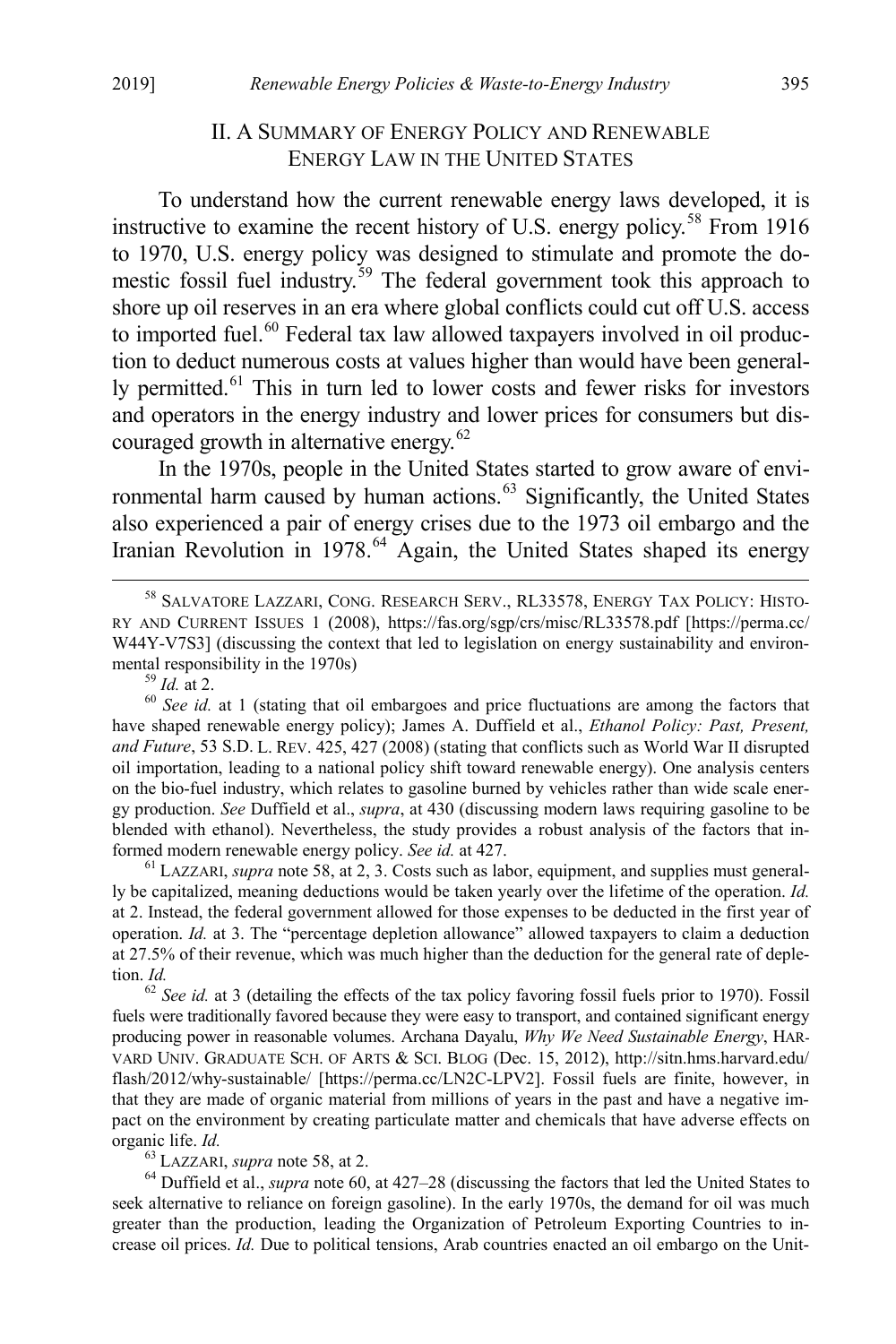policy in response to a disruption in the oil trade, although this time the policy was crafted to decrease the dependence on foreign oil sources and look for energy alternatives.<sup>[65](#page-10-0)</sup> This led the federal government to offer fewer tax incentives for oil producers and to create new tax repercussions to discourage fossil fuel use and punish polluters.<sup>[66](#page-10-1)</sup> The legislature also enacted a tax plan that created preferences for conservation, sustainability, and alternative energy sources and technology.[67](#page-10-2) The Public Utility Regulatory Policies Act ("PURPA"), a part of the National Energy Act of 1978 ("NEA"), created early mandates to energy suppliers to include electricity generated from renewa-ble sources.<sup>[68](#page-10-3)</sup>

<span id="page-10-6"></span><span id="page-10-5"></span>The preferences offered by the United States took the form of government subsidies, including special exclusions, deductions, and tax credits for taxpayers operating within renewable energy fields.<sup>[69](#page-10-4)</sup> For the first time, the government allowed taxpayer companies relief from tax liability for activities relating to renewable energy, alleviating the financial burden and risk of in-

<span id="page-10-2"></span><span id="page-10-1"></span>1978 and subsequent additional subsidies). The Energy Tax Act was one of five acts that together made up the Nation Energy Act of 1978. James W. Moeller, *Electric Demand-Side Management Under Federal Law*, 13 VA. ENVTL. L.J. 57, 57 (1993); *see* Energy Tax Act of 1978, Pub. L. No. 95-618, 92 Stat. 3174 (1978). The other acts were: the Public Utility Regulatory Policies Act of 1978 (PURPA), Pub. L. No. 95-617, 92 Stat. 3117 (1978); the National Energy Conservation Policy Act of 1978, Pub. L. No. 95-619, 92 Stat. 3206 (1978); the Powerplant and Industrial Fuel Use Act of 1978, Pub. L. No. 95-620, 92 Stat. 3289 (1978); and the Natural Gas Policy Act of 1978, Pub. L. No. 95-621, 92 Stat. 3350 (1978). The Energy Tax Act rolled back benefits to the oil industry, reducing preferences that subsidized the cost of developing an oil well and benefits that allowed oil producers to reduce their taxable income by a certain percentage. LAZZARI, *supra*  note [58,](#page-9-0) at 4. The new law also created tariffs on traditional fossil fuels like oil. *Id.* Finally, the Act introduced subsidies for renewable energy and conservation initiatives. *Id.* <sup>68</sup> PURPA, Pub. L. No. 95-617, 92 Stat. 3117 (current version at 16 U.S.C. § 2601 (1978)); *see* 

<span id="page-10-3"></span>James A. Duffield & Keith Collins, *Evolution of Renewable Energy Policy*, 21 CHOICES, no. 1, 2006, at 9 (summarizing the history of federal policy regarding renewable energy). <sup>69</sup> *See* LAZZARI, *supra* note [58,](#page-9-0) at 4–5 (listing examples, including subsidies for taxpayers

<span id="page-10-4"></span>who invested in alternative and renewable fuels sources, such as wind or solar, and preferable depletion deduction rates for geothermal energy). Another tax preference at this time made producers of energy from solid waste, including early WTE facilities, exempt from taxation on the interest from industrial development bonds. *Id.* at 5.

ed States in 1973, causing major shortages in the United States and forcing the country to look to other forms of energy and oil sources. *Id.* Although the embargo was lifted in 1974, another crisis arose in 1978, when a revolution in the major oil exporting country Iran caused laborers to cease production. *Id.* <sup>65</sup> *See id.* (describing the disruptive effect WWII had on oil importation in the United States

<span id="page-10-0"></span>and how that informed policy making).<br>
<sup>66</sup> LAZZARI, *supra* not[e 58,](#page-9-0) at 3 (detailing the factors that led to energy tax policy changes).<br>
<sup>67</sup> *Id.* at 4, 5 (describing new tax incentives and subsidies created by the Ene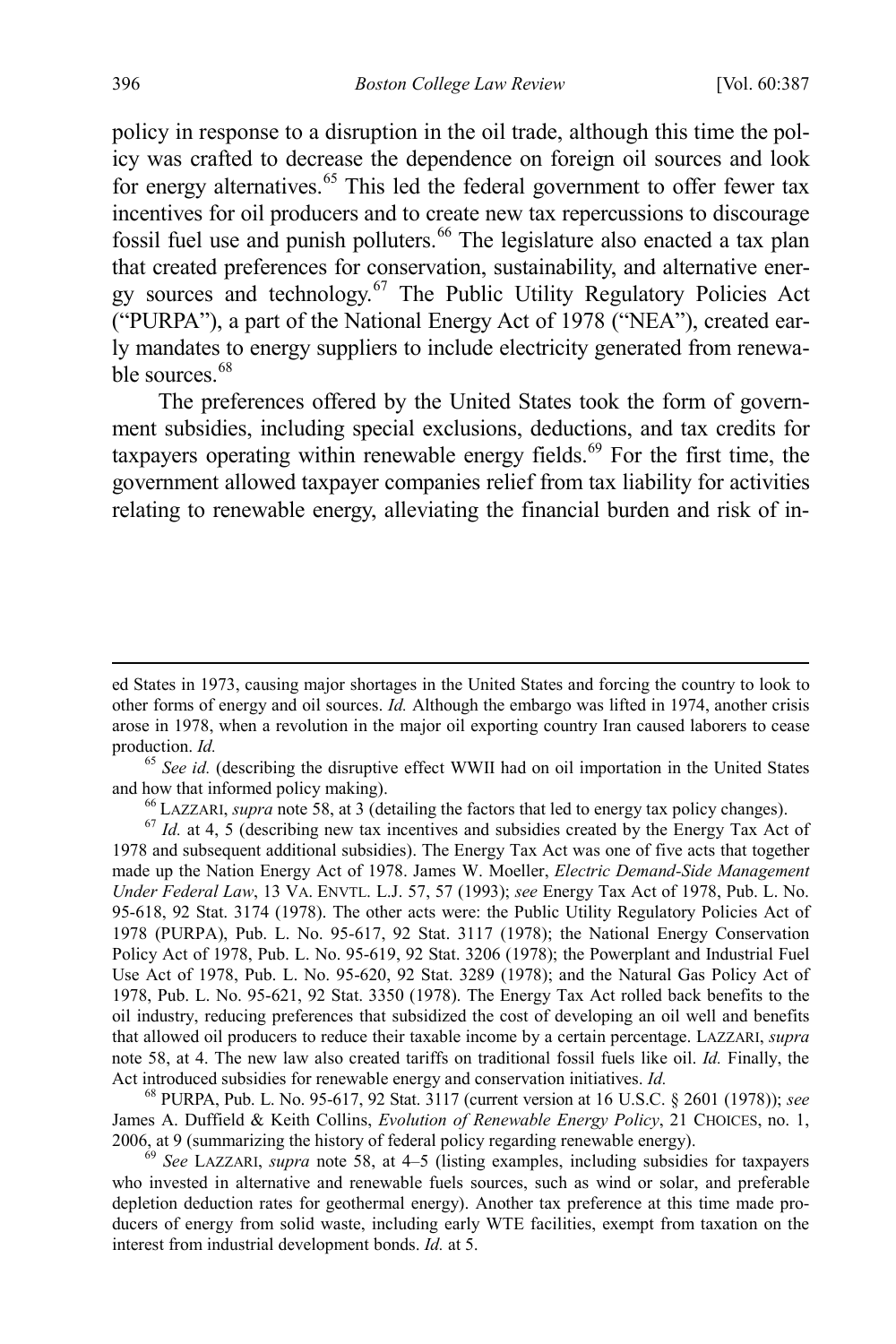vesting into renewable technology.<sup>[70](#page-11-1)</sup> These subsidies are the earliest examples of the tax incentives that still apply to current renewable energy producers.<sup>[71](#page-11-2)</sup>

By the end of the twentieth century, the focus of U.S. energy policy shifted away from traditional fossil fuels and focused primarily on renewable energy.<sup>[72](#page-11-3)</sup> Concerns about greenhouse gases and climate change began to in-form policy making under Presidents George H. W. Bush and Bill Clinton.<sup>[73](#page-11-4)</sup> The Energy Policy Act of 1992 ("EPAct") rewarded energy supply companies that sourced a percentage of their electricity from renewable sources.<sup>[74](#page-11-5)</sup> The updated EPAct of 2005, under President George W. Bush, marked an even greater shift, gearing policy toward energy created by wind power.<sup>[75](#page-11-6)</sup> By 2008, the cost of preferences for energy efficiency, alternative fuel sources, and re-newable energy was twice that for fossil fuels.<sup>[76](#page-11-7)</sup> Today, the goals enacted by

<span id="page-11-5"></span><span id="page-11-4"></span> $\frac{73}{14}$  *Id.*  $\frac{6}{14}$  Energy Policy Act of 1992, Pub. L. No. 102-486, 106 Stat. 2776 (1992) (amending and updating PURPA, in part); *see* Duffield & Collins, *supra* not[e 68,](#page-10-5) at 10 (describing components of the Energy Policy Act ("EPAct")); Moeller, *supra* note [67,](#page-10-6) at 57 (stating that the amendments focused partially on promoting sustainability on the demand side). EPAct also extended tax credits to fuels that incorporated a percentage of ethanol, a fuel derived from corn, with traditional fossil fuels. Duffield & Collins, *supra* note [68,](#page-10-5) at 10*.* Similarly, the vehicle industry was encouraged to introduce vehicles that could run on alternative fuels sources. *Id.* <sup>75</sup> Energy Policy Act of 2005, Pub. L. No. 109-58, 119 Stat. 594 (2005); *see Federal Support for* 

<span id="page-11-6"></span>*Developing, Producing, and Using Fuels and Energy Technologies: Hearing Before the H. Subcomm. on Energy & Commerce*, 115th Cong. 3 (2017), https://www.cbo.gov/system/files?file=115thcongress-2017-2018/reports/52521-energytestimony.pdf [https://perma.cc/2UGV-SE7N] [hereinafter *Hearing Before the H. Subcomm. on Energy & Commerce*] (testimony of Terry Dinan, Senior Advisor, Microeconomic Studies Division, Congressional Budget Office stating that energy policy shifted toward efficiency and alternative fuel sources, leading to spending increases on energy-related tax incentives and decreases in that spending being fossil fuel related); Duffield & Collins, *supra* not[e 68,](#page-10-5) at 10 (stating that this Act led to significant growth of the wind power field by offering production credits, which are tax credits with value based on a relationship to electricity produced by specific means). These production credits for wind were extended by the 2005 Energy Policy Act into the year 2007. Duffield & Collins, *supra* not[e 68,](#page-10-5) at 10. 76 *Hearing Before the H. Subcomm. on Energy & Commerce*, *supra* note [75,](#page-11-0) at 3 (describing

<span id="page-11-7"></span>the effects of EPAct of 2005 and subsequent legislation). The American Recovery and Reinvestment Act ("ARRA") in 2009 expanded tax preferences and created new programs like the Section 1603 grant, which allowed renewable production companies a onetime cash payout instead of tax credits. American Recovery and Reinvestment Act of 2009, Pub. L. No. 111-5, 123 Stat. 115 (2009); *see Hearing Before the H. Subcomm. on Energy & Commerce*, *supra* note [75,](#page-11-0) at 3 (stating

<span id="page-11-1"></span><span id="page-11-0"></span><sup>&</sup>lt;sup>70</sup> *See id.* at 4 (stating that the Energy Tax Act implemented credits, deductions, and exclusions for taxpayers working with renewable energy or in conservation).

<span id="page-11-2"></span> $1$ <sup>1</sup> *See id.* at 4–5 (describing how certain incentives like tax credits for residents have expired but have led to many other current and active tax credits). Renewable electricity tax credits, for example, were first introduced in 1992 and were continually renewed to subsidize renewable energy activities. *Id.* at 5 (stating that the renewable electricity tax credit first introduced in 1992 was expanded under the American Jobs Creation Act of 2004).

<span id="page-11-3"></span><sup>&</sup>lt;sup>72</sup> *See id.* at Summary (suggesting that while economics played a role in Presidents Bush Sr. and Clinton's energy policy, the policy was also influenced by environmental concerns about climate change and greenhouse gases).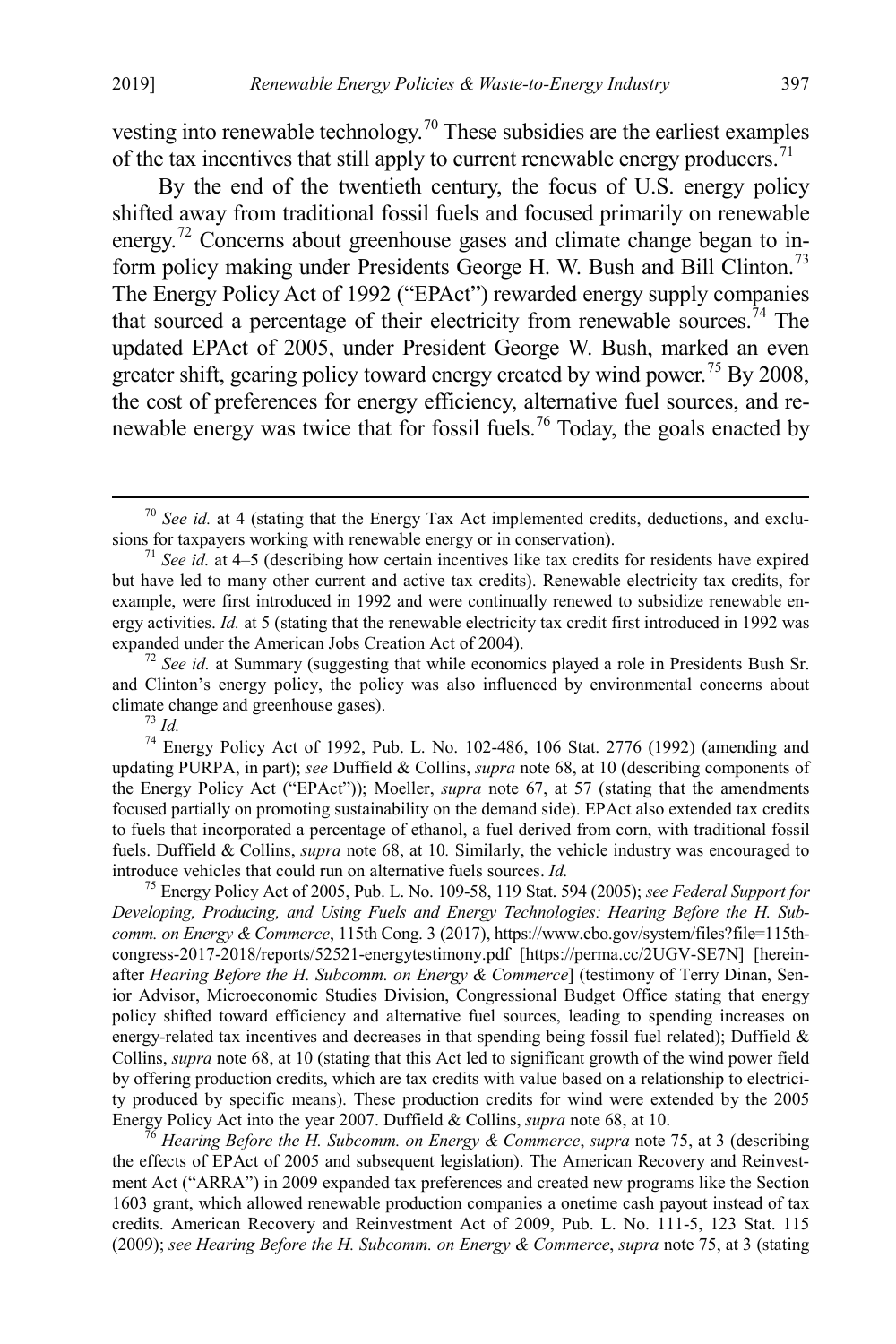the EPAct of 1992 still stand, declaring that through energy conservation research and development, the United States should seek to improve economic efficiency and strength while still considering environmental costs and strive to reduce harmful environmental impacts related to the energy industry.<sup>[77](#page-12-2)</sup>

During the early 2000s, state lawmakers also began crafting policies to promote renewable energy.[78](#page-12-3) States have often encouraged a more direct ap-proach to renewable energy through government mandates.<sup>[79](#page-12-4)</sup> This was accomplished by instituting Renewable Portfolio Standards (RPSs), which required energy supply companies obtain a percentage of their electricity from renewable generators.<sup>[80](#page-12-5)</sup> By 2015, twenty-nine states and Washington D.C. had adopted mandatory RPSs.<sup>[81](#page-12-6)</sup>

#### <span id="page-12-1"></span><span id="page-12-0"></span>III. RENEWABLE ENERGY INCENTIVES ARE THE LIFEBLOOD OF THE WTE INDUSTRY

The federal and state governments currently take different approaches to renewable energy law.<sup>[82](#page-12-7)</sup> The federal government generally utilizes tax prefer-ences to implement energy related goals.<sup>[83](#page-12-8)</sup> States tend to adopt RPSs to either encourage or mandate that a certain percentage of energy sold in the state comes from renewable sources.<sup>[84](#page-12-9)</sup> In order to understand what approach should be taken in the future, one must first examine the current laws.  $85$  Sec-

<span id="page-12-4"></span>unlike fossil fuels, and stimulating local economies. *Id.* at 426. <sup>79</sup> *Id.* at 437. State programs rely on tax preferences, incentives for renewable energy generators, and mandates to promote their goals. *Id.* 

<span id="page-12-5"></span><sup>80</sup> U.S. ENVTL. PROT. AGENCY, ENERGY AND ENVIRONMENT GUIDE TO ACTION, at ES-5 (2015). States goals include reducing overall energy consumption, deriving a certain amount of energy from renewable resources, lowering pollution, and achieving better energy efficiency. *Id.* <sup>81</sup> *Id.* at 1–6. 82 *Compare LR.C.* § 45 (2018) (detailing the PTC approach that relies on tax incentives to

<span id="page-12-7"></span><span id="page-12-6"></span>effectuate renewable energy goals), *with Renewable Portfolio Standards*, *supra* not[e 25](#page-5-0) (detailing the RPS strategy that often relies upon government mandates).<br><sup>83</sup> I.R.C. § 45 (codifying the current federal tax credit for renewable energy production). One of

<span id="page-12-8"></span>the most common tax preferences is the tax credit, a government subsidy that allows a taxpayer to subtract a specific amount of money from total taxes owed. *What Is a Tax Credit?*, INTERNAL REVE-NUE SERV. (Oct. 11, 2018), https://www.irs.gov/credits-deductions-for-individuals [https://perma. cc/R2HX-F5JC]. <sup>84</sup> *See* IND. CODE § 8-1-37-10 (2018) (providing an example of an incentive based RPS); 73

<span id="page-12-10"></span><span id="page-12-9"></span>PA. STAT. & CONS. STAT. ANN. § 1648.3 (West 2007) (demonstrating a mandate-based standard). <sup>85</sup> *See infra* note[s 88–](#page-13-0)[137](#page-17-0) and accompanying text.

that ARRA amended parts of the EPAct as part of President Obama's stimulus package in re-

<span id="page-12-2"></span>sponse to the 2008 recession).<br><sup>77</sup> *See* 42 U.S.C. § 13041 (2018) (enumerating the goals of for future research and develop-<br>ment of sustainable technologies).

<span id="page-12-3"></span> $^{78}$  Duffield et al., *supra* note [60,](#page-9-1) at 437 (reporting that at least eight states have implemented standards that require gasoline to contain a percentage of ethanol). Ethanol is a form of fuel that is derived from corn, and can be produced in the United States, thus relying on a renewable source,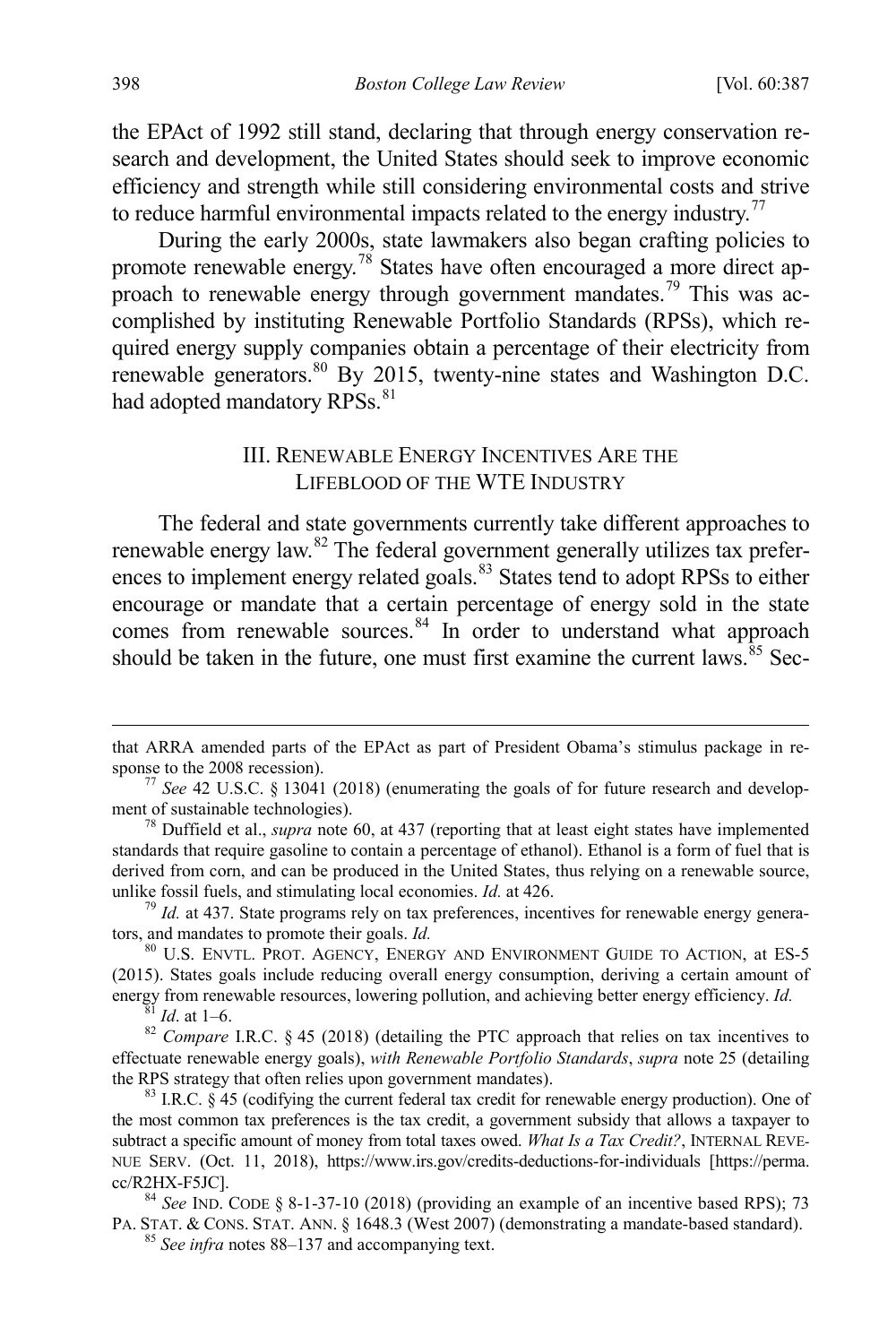tion A analyzes the federal tax credit regime.<sup>[86](#page-13-1)</sup> Section B lays out the state RPS approach.<sup>[87](#page-13-2)</sup>

### <span id="page-13-0"></span>*A. Federal Incentives for Renewable Energy*

The main vehicle by which the federal government has effectuated its renewable energy goals is through tax credits, specifically Renewable Electricity Production Tax Credits (PTC) and the Business Energy Investment Tax Credits (ITC).<sup>[88](#page-13-3)</sup> The PTC, originally enacted under the EPAct of 1992, currently allows taxpayer businesses in the renewable energy field to deduct \$0.023 for every kilowatt hour (kWh) of electricity produced from their taxes owed.[89](#page-13-4) This credit, however, is only available for wind, geothermal, closed-loop biomass, and solar energy.<sup>[90](#page-13-5)</sup> WTE is situated, with open-loop biomass and coal, among others, in a group that only qualifies for fifty-percent of the PTC, or about \$0.012/kWh.<sup>[91](#page-13-6)</sup> The credit applies to the first ten years of the operation of an energy facility.<sup>[92](#page-13-7)</sup> Additionally, the credit has been slowly phased out.<sup>[93](#page-13-8)</sup> For a WTE facility to be eligible for this credit, the facility had to have begun construction before January 1, 2018.<sup>[94](#page-13-9)</sup> Wind facilities, on the other hand, will remain eligible for the credit until 2020, although the value will be decreased by 20% each year.<sup>[95](#page-13-10)</sup>

<span id="page-13-5"></span>sources),  $45(b)(4)(a)$  (exempting certain types of technology from the full credit, and instead granting only a fifty percent credit to those technologies including MSW), 45(c) (defining quali-

<span id="page-13-6"></span>fied energy resources).<br><sup>91</sup> *See id.* §§ 45(b)(2) (explaining how the credit adjusts based upon inflation), 45(b)(4)(a) (listing the technologies that are eligible for only half the value of the full credit).

<span id="page-13-7"></span><sup>92</sup> *See id.* § 45(a)(2)(A)(ii) (stating that the general rule applies the credit for ten years after the day the facility is put into operation).

<span id="page-13-8"></span> $\frac{93}{2}$  *See id.* § 45(b)(5) (detailing the gradual step down in value for wind facilities). The PTC steps down in value by 20% if the facility began construction after December 31, 2016, but before January 1, 2018, then again to 40% of the original value if the facility began construction after December 31, 2017, but before January 1, 2019; and finally, to 60% if the facility began construction after December 31, 2018, and before January 1, 2020. *Id.* 

<span id="page-13-10"></span><span id="page-13-9"></span><sup>94</sup> See id. § 45(d)(6)–(7) (defining the deadline for construction to begin on a landfill gas facility and a trash facility, respectively). Under the Code, a landfill gas facility is one that produces electricity from gas created by MSW breaking down. *Id.* § 45(d)(6). "Trash facilities" is the term used by the Code to describe WTE, a facility that burns MSW. *Id.*  $\S$  45(d)(7). <sup>95</sup> *Id.*  $\S$  45(b)(5).

<span id="page-13-4"></span><span id="page-13-3"></span><span id="page-13-2"></span><span id="page-13-1"></span><sup>&</sup>lt;sup>86</sup> See infra note[s 88–](#page-13-0)[115](#page-15-0) and accompanying text.<br><sup>87</sup> See infra note[s 116](#page-16-0)[–137](#page-17-0) and accompanying text.<br><sup>87</sup> See infra notes 116–137 and accompanying text.<br><sup>88</sup> See I.R.C. §§ 45, 48 (2018) (codifying the PTC allows a credi  $(kWh)$  of electricity),  $45(b)(2)$  (stating that the \$0.015 credit will based on its value in 2002, and thus subject to inflation); Energy Policy Act of 1992, Pub. L. No. 102-486, 106 Stat. 2776 (1992) (instituting the PTC); *Renewable Electricity Production Tax Credit (PTC)*, U.S. DEP'T OF ENER-GY, https://www.energy.gov/savings/renewable-electricity-production-tax-credit-ptc [https://perma. cc/L4B9-Z268] (estimating that the current value of the PTC is approximately \$0.023 and stating that the first PTC was enact in the EPAct of 1992).<br><sup>90</sup> *See* I.R.C. §§ 45(a)(2)(A)(i) (stating that the credit is available to qualified energy re-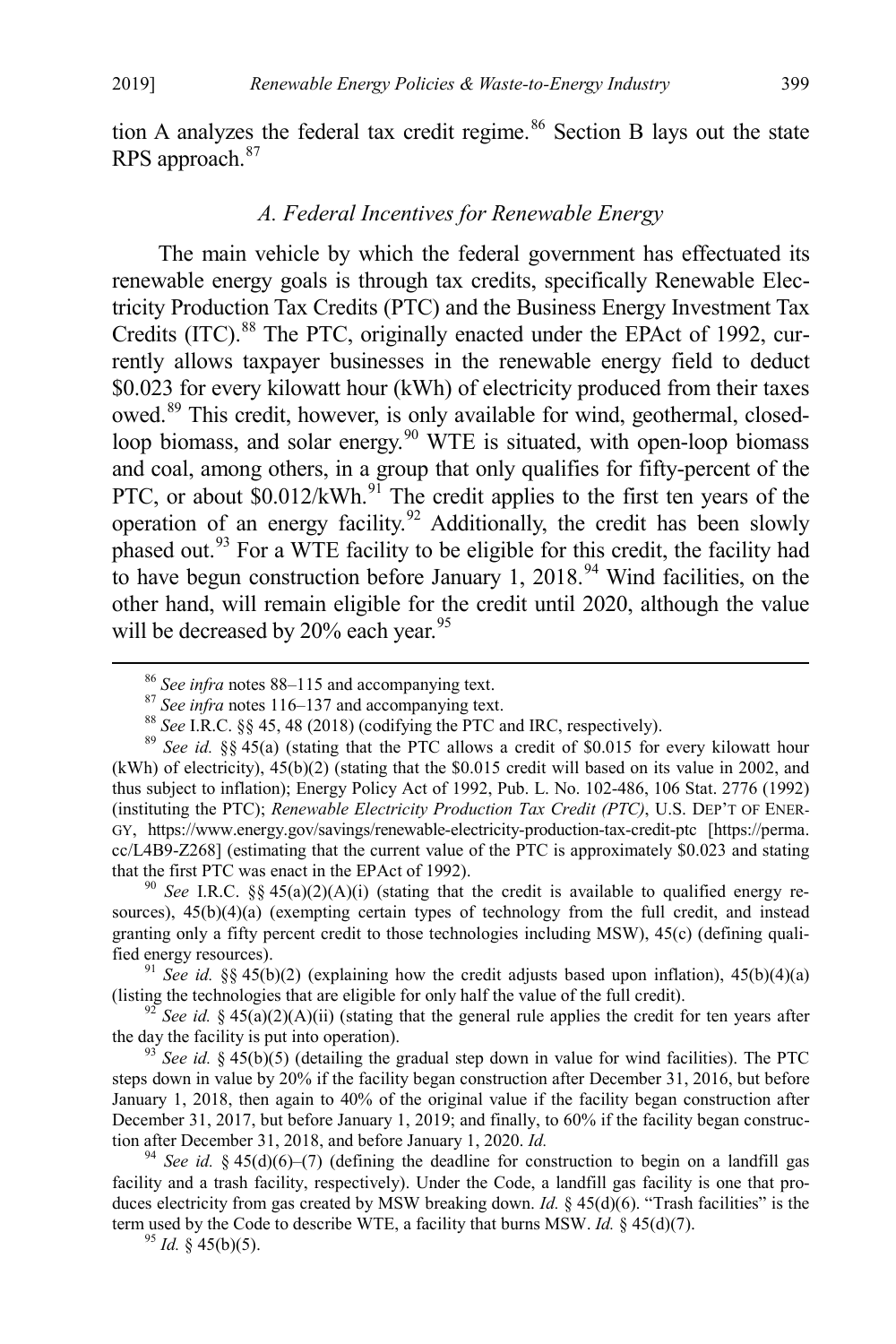The ITC is closely related to the PTC, though it focuses primarily on solar energy.<sup>[96](#page-14-0)</sup> In general, the ITC is worth  $30\%$  of the basis of a facility that relies on enumerated solar energy technologies placed in service during the taxable year.<sup>[97](#page-14-1)</sup> In other words, a company can apply a  $30\%$  credit to the cost of their investment in a facility.<sup>[98](#page-14-2)</sup> The ITC, however, also provided a 10% tax credit for facilities that are eligible for the PTC, but opt not to utilize that credit.<sup>[99](#page-14-3)</sup> In short, a company constructing a WTE facility could utilize the ITC against their investment in the facility.<sup>[100](#page-14-4)</sup> This was limited by the requirement that the facility be under construction by January 1, 2018, and as such the ITC is no longer available to  $WTE$ .<sup>[101](#page-14-5)</sup>

There are several aspects of the PTC worth examination.<sup>[102](#page-14-6)</sup> First, it is important to note that new WTE facilities, those that began construction after January 1, 2018, will not be eligible for this credit.<sup>[103](#page-14-7)</sup> When compared to the fact that wind energy remains eligible until 2020, it seems the law may recognize that wind should be treated as unique from other energy production technologies.[104](#page-14-8) Furthermore, WTE was not eligible for the full value of the credit; indeed the credit for WTE was only half of what was available to wind energy.[105](#page-14-9)

Nevertheless, it is notable that even though WTE is not eligible for new credits, any facility that had begun construction before January 1, 2018 will continue to enjoy that credit for the following ten years.<sup>[106](#page-14-10)</sup> Thus the

<span id="page-14-0"></span> <sup>96</sup> *Id.* § 48(a)(2) (describing the energy property for which the entire 30% credit is available). The Code defines energy property to include primarily solar energies. *Id.* § 48(a)(3). The Code also allows for utilization for this credit in the case that a taxpayer does not or has not previously utilized the PTC. *Id.* § 48(a)(5)(B).<br><sup>97</sup> *Id.* § 48(a)(2)(A)(i); *see* 26 U.S.C. § 1012 (2018) (defining basis generally as the cost of

<span id="page-14-1"></span>real property).<br><sup>98</sup> I.R.C. § 48(a)(2)(A)(i); *Business Energy Investment Tax Credit (ITC)*, U.S. DEP'T OF EN-

<span id="page-14-2"></span>ERGY, https://www.energy.gov/savings/business-energy-investment-tax-credit-itc [https://perma. cc/35T5-ST7Y] (summarizing the Investment Tax Credit ("ITC") in plain language).<br><sup>99</sup> *See* I.R.C. §§ 48(a)(2)(A)(ii) (stating that any energy property not specified under subsec-

<span id="page-14-3"></span>tion  $48(a)(2)(A)(i)$  is eligible for a 10% tax credit),  $48(a)(5)(C)$  (stating that certain energies from section 45 may be treated as energy properties for the purposes of this section).<br><sup>100</sup> *See id.* § 48(a)(3) (describing the property and activity to which the ITC applies). The ITC

<span id="page-14-5"></span><span id="page-14-4"></span>is a credit related to a taxpayer's investment in an energy property, so it arises when a taxpayer is building or purchasing a facility. *Id.*<br><sup>101</sup> *Id.* § 48(a)(5)(C).<br><sup>102</sup> *See id.* § 45.<br><sup>103</sup> *Id.* § 45(d)(6)–(d)(7).<br><sup>104</sup> *See id.* § 45(b)(5) (detailing that the PTC is still available to new wind facilities until

<span id="page-14-8"></span><span id="page-14-7"></span><span id="page-14-6"></span><sup>2020).</sup> <sup>105</sup> *See id.* § 45(b)(4) (detailing the technologies for which only half the credit is available). <sup>106</sup> *See id.* § 45(a)(2)(A)(ii) (stating that the ten-year period to utilize the PTC begins when the

<span id="page-14-10"></span><span id="page-14-9"></span>facility is placed in service). It is important to consider that the ten-year period begins running later than the cutoff date for credit eligibility under subsection  $(d)(7)$ , which is attached to when the facility begins construction. *Id.*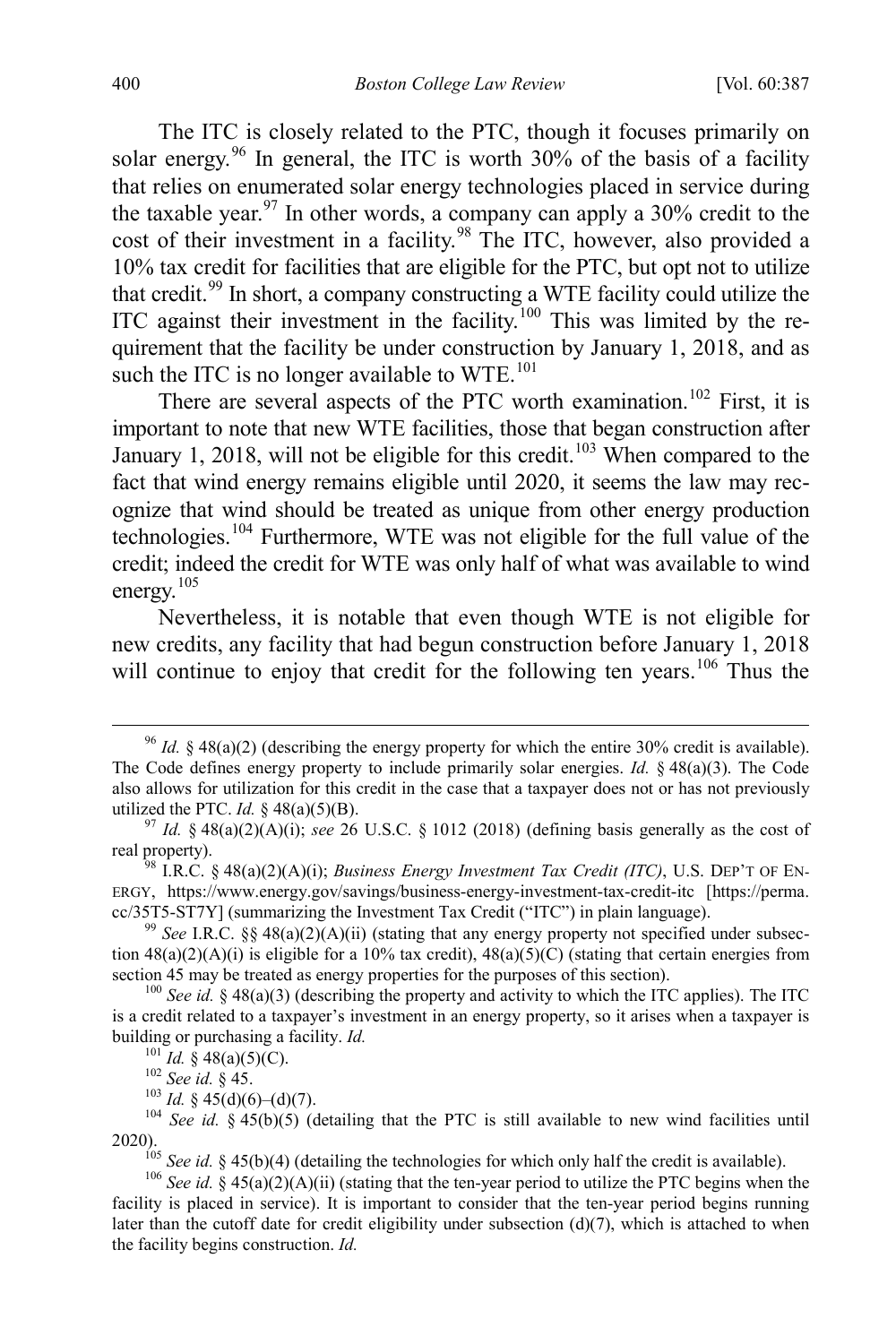WTE industry may continue to enjoy considerable tax benefits until the year 2028.<sup>[107](#page-15-1)</sup> It is important to reiterate that that WTE will be drawing funds from the same source as wind energy.<sup>[108](#page-15-2)</sup>

The ITC gives rise to effectively the same analysis.<sup>[109](#page-15-3)</sup> It is apparent that the ITC is designed to favor solar credits, but in the process it did allow resources to flow toward the WTE industry.<sup>[110](#page-15-4)</sup> Although the ITC is no longer available to WTE projects, it does demonstrate that for over a decade, resources that are primarily allocated toward solar energy have been availa-ble to the WTE field.<sup>[111](#page-15-5)</sup> Additionally, past energy tax credits have expired only to be renewed again later under new legislation.<sup>[112](#page-15-6)</sup> At the end of 2017, the Trump administration unveiled its tax reform bill.<sup>[113](#page-15-7)</sup> The bill did not renew the tax credits for renewables, which were last extended in 2015, but it also did not repeal the current phasing out process that allows eligible renew-able energy producers to enjoy production credits.<sup>[114](#page-15-8)</sup> Nevertheless, it is reasonable to posit that a future administration could reestablish or institute new tax credits. $115$ 

<span id="page-15-6"></span>1, 2022, under the current statute. *Id.* § 48(a)(3).<br><sup>112</sup> *See* Duffield & Collins, *supra* note [68,](#page-10-5) at 10 (stating that the EPAct of 2005 reestablished credits for wind energy that had expired in 2003).

<span id="page-15-7"></span><sup>113</sup> Joseph Bebon, *President Trump Signs Tax Bill with Solar ITC Intact*, SOLAR INDUS. (Dec. 26, 2017), https://solarindustrymag.com/president-trump-signs-tax-bill-solar-itc-intact [https:// perma.cc/N9BA-MWNX] (commenting on the effects of the new tax plan on solar tax credits). The bill keeps in place the ramping down process that allows subsides to decrease gradually through the year 2021. *Id.*<br><sup>114</sup> *Id.* The PTC remains intact for wind energy, meaning that wind facilities that started con-

<span id="page-15-8"></span>struction after December 31, 2019, have a three-year scale down process where the tax credit is still available to new facilities, but decreasing by 20% more each year. I.R.C. § 45. Wind facilities that began construction in 2017 are eligible for a credit reduced by 20% of the original amount, which was \$.019/kilowatt hour, then by 40% in 2018, and 60% in 2019. *Id*. For non-wind technologies, including WTE, new ITCs ceased to be available at the end of 2016, but the rule still allows

<span id="page-15-9"></span>any facility that began construction before that date to use the credit for a period of 10 years. *Id*. <sup>115</sup> *See* Duffield & Collins, *supra* note [68,](#page-10-5) at 10 (stating that credits had expired in the past only to be renewed years later).

<span id="page-15-0"></span>

<span id="page-15-2"></span><span id="page-15-1"></span><sup>&</sup>lt;sup>107</sup> *See id.*<br><sup>108</sup> *Id.* § 45.<br><sup>109</sup> *Compare id.* (giving superior tax credits to wind power), *with id.* § 48 (granting favorable

<span id="page-15-4"></span><span id="page-15-3"></span>credits to solar energy, primarily).<br><sup>110</sup> *See id.* §§ 48(a)(2) (granting a 30% credit to primarily solar properties), 48(a)(5)(C) (al-<br>lowing a 10% credit for other technologies as enumerated under section 45).

<span id="page-15-5"></span><sup>&</sup>lt;sup>111</sup> *See id.* § 48(a)(5)(C) (stating that qualified facilities as defined under section 45 are only eligible for such credits if they began construction before January 1, 2018). The type of energy property that qualifies for the 30% credit also has a deadline to begin construction before January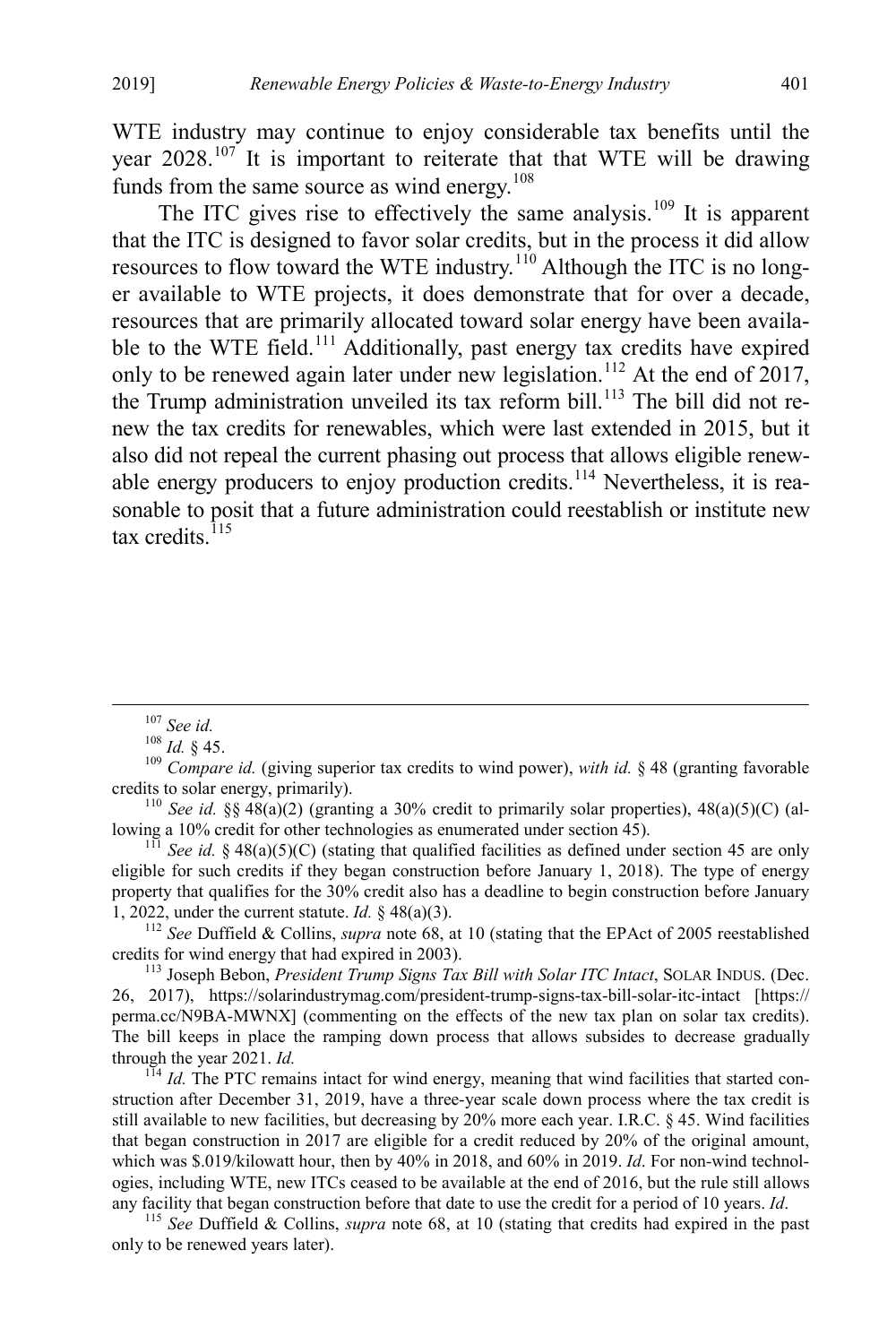#### *B: Renewable Portfolio Standards—The State Approach*

<span id="page-16-0"></span>States often rely on a different approach to renewable energy, the RPS.[116](#page-16-1) An RPS is a regulation requiring energy suppliers to obtain a certain amount of the electricity from a renewable source.<sup>[117](#page-16-2)</sup> These can range from aspirational financial incentives to firm mandates.<sup>[118](#page-16-3)</sup> Currently twenty-nine states have some version of an RPS, and more have renewable energy goals.[119](#page-16-4) Consider first Indiana's Voluntary Clean Energy Portfolio Standard Program.<sup>[120](#page-16-5)</sup> This system encourages, but does not require participation.<sup>[121](#page-16-6)</sup> In brief, an energy supplier is incentivized to obtain four percent of its energy from a renewable source by December 31, 2018, seven percent by December 31, 2024, and at least ten percent by December 25,  $2025$ ,  $122$  Should a company meet these goals, the state will compensate the company, allowing favorable recovery of costs incurred by the company.[123](#page-16-8) Indiana does not differentiate between the sources of clean energy, meaning a company could meet the RPS goals while relying solely on energy derived from  $WTE$ <sup>[124](#page-16-9)</sup>

Alternatively, Pennsylvania's Alternative Energy Portfolio Act is a government mandate, where suppliers must comply with state regulations or pay additional fees.<sup>[125](#page-16-10)</sup> This regulation has a two tiered system, where tier I technology includes, but is not limited to, wind, solar, and geothermal ener-

<span id="page-16-5"></span>*Id.* <sup>120</sup> *See* IND. CODE § 8-1-37-10 (2018) (authorizing the creation of Indiana's RPS, titled the Voluntary Clean Energy Portfolio Standard Program). <sup>121</sup> *See id.* § 8-1-37-11 (describing the process for an energy supplier to opt into this voluntary

<span id="page-16-6"></span>program).<br><sup>122</sup> *Id.* § 8-1-37-12.<br><sup>123</sup> *See id.* § 8-1-37-13 (laying out Indiana's recovery system). The statute allows the state to

<span id="page-16-8"></span><span id="page-16-7"></span>"establish a shareholder incentive consisting of authorization of an increased overall rate of return on equity, not to exceed fifty (50) basis points over a participating electricity supplier's authorized rate of return . . . ." *Id.* An analysis of companies' return on equity is beyond the scope of this

<span id="page-16-9"></span>Note.<br><sup>124</sup> *See id.* § 8-1-37-4 (enumerating the types of energy technology from which a supplier may obtain their energy under the program, including but not limited to wind, solar, and WTE). The statute does, however, exempt incineration of MSW, allowing only WTE that relies on "advanced" solid waste technologies. *Id.* § 8-1-37-4(a)(9), (b). The statute does not positively define what "advanced" technologies are, but implies by omission that it is technology that does not rely combustion of MSW. *Id.* § 8-1-37-4(b).<br><sup>125</sup> *See* 73 PA. STAT. & CONS. STAT. ANN. § 1648.3(f) (West 2007) (authorizing the state to

<span id="page-16-10"></span>extract a fee if a facility is found not in compliance).

<span id="page-16-1"></span><sup>&</sup>lt;sup>116</sup> *Renewable Portfolio Standards*, *supra* note [25](#page-5-0) (describing the RPS as a public policy based approach, unique from a market-based approach).

<span id="page-16-3"></span><span id="page-16-2"></span>based and a matrix of the matrix of the matrix of the matrix of the matrix of the matrix of the matrix of the matrix of the matrix of the matrix of the matrix of the matrix of the matrix of the matrix of the matrix of the

<span id="page-16-4"></span> $\frac{119}{10}$  *Id.* Iowa established the first RPS in the United States in 1983. *Id.* Hawaii has the most robust RPS, with the goal of 30% of energy coming from renewables in 2020, and 100% by 2024.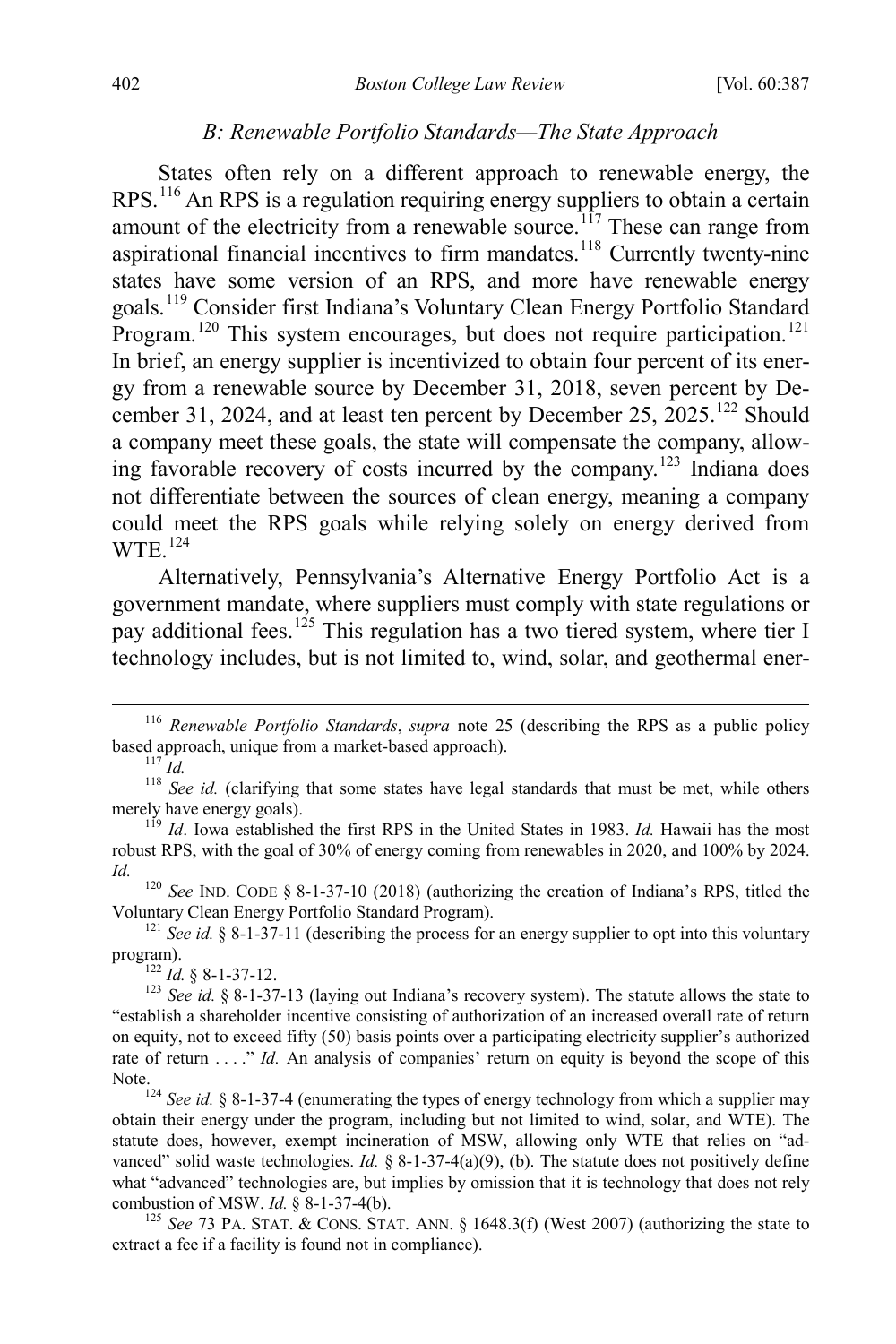gy, while tier II includes coal and  $MSW<sup>126</sup>$  $MSW<sup>126</sup>$  $MSW<sup>126</sup>$  Under this system, energy companies must derive at least eight percent of their electricity from tier I resources, and ten percent from tier II resources by May 31, 2021.<sup>127</sup> There are also additional requirements for the use of solar energy.[128](#page-17-3)

To help effectuate this goal, Pennsylvania has implemented a tax credit system.<sup>[129](#page-17-4)</sup> These alternative energy credits ("AECs") are equal to the num-ber of megawatt-hours of energy created using renewable means.<sup>[130](#page-17-5)</sup> Credits are tracked to measure the compliance of an energy company.<sup>[131](#page-17-6)</sup> If an energy company satisfies its energy goals, it can transfer its additional credits to aid companies struggling to reach the state standards.<sup>[132](#page-17-7)</sup>

The difference between these two approaches is fairly stark.<sup>[133](#page-17-8)</sup> The Indiana statute offers financial incentives to companies that sell energy pro-vided by renewable sources.<sup>[134](#page-17-9)</sup> The Indiana statute does not make a distinction between the sources of renewable energy—wind and solar are treated as equal to  $WTE$ <sup>[135](#page-17-10)</sup>. The Pennsylvania approach is substantially different as, instead of tax incentives, it issues mandates.[136](#page-17-11) Furthermore, the Pennsylvania model differentiates between types of energy, stating that a certain percentage of energy must come from tier I renewables, which consists of types energy considered generally less polluting than those in tier  $II$ .<sup>[137](#page-17-12)</sup>

<span id="page-17-1"></span><span id="page-17-0"></span><sup>&</sup>lt;sup>126</sup> *Id.* § 1648.2. Tier I consists of energy from (1) solar, (2) wind, (3) low-impact hydropower, (4) geothermal, (5) biologically derived methane gas, (6) fuel cells, (7) biomass, and (8) coal mine methane gas. *Id.* Tier II relies on (1) waste coal, (2) distributed generation systems, (3) demand-side management, (4) large-scale hydropower, (5) MSW, (6) wood related waste, (7) coal

<span id="page-17-4"></span><span id="page-17-3"></span><span id="page-17-2"></span>gasification technology. *Id.*<br><sup>127</sup> *Id.* § 1648.3(b), (c).<br><sup>128</sup> *Id.* § 1648.3(b)(2).<br><sup>129</sup> *Id.* § 1648.3(e)(4).<br><sup>130</sup> *Id.* § 1648.3(e)(4).<br><sup>131</sup> *Id.* § 1648.3(e)(2) (requiring the state to establish an administrati

<span id="page-17-7"></span><span id="page-17-6"></span><span id="page-17-5"></span><sup>&</sup>lt;sup>132</sup> *Id.* § 1648.3(e)(8) (requiring the state to establish a registry relating to transfers of energy credits between entities).

<span id="page-17-8"></span><sup>&</sup>lt;sup>133</sup> *Compare* IND. CODE  $\S 8$ -1-37-13 (allowing participating entities to recovery on their investment costs), *with* 73 PA. STAT. & CONS. STAT. ANN. § 1648.3(f) (authorizing the state of Pennsylvania to impose additional payment costs on any entity that fails to comply with the statute).134 *See* IND. CODE § 8-1-37-13 (establishing the Indiana goal based RPS where a taxpayer

<span id="page-17-9"></span>who chooses to derive energy from renewable sources may be entitled to recovery on their in-

<span id="page-17-12"></span><span id="page-17-11"></span><span id="page-17-10"></span>vestment).<br><sup>135</sup> *See id.* § 8-1-37-4 (including certain types of WTE in its definition of a "clean energy resource" eligible for the incentive).

<sup>&</sup>lt;sup>136</sup> 73 PA. STAT. & CONS. STAT. ANN. § 1648.3(a). <sup>137</sup> *Id.* § 1648.3(b), (c).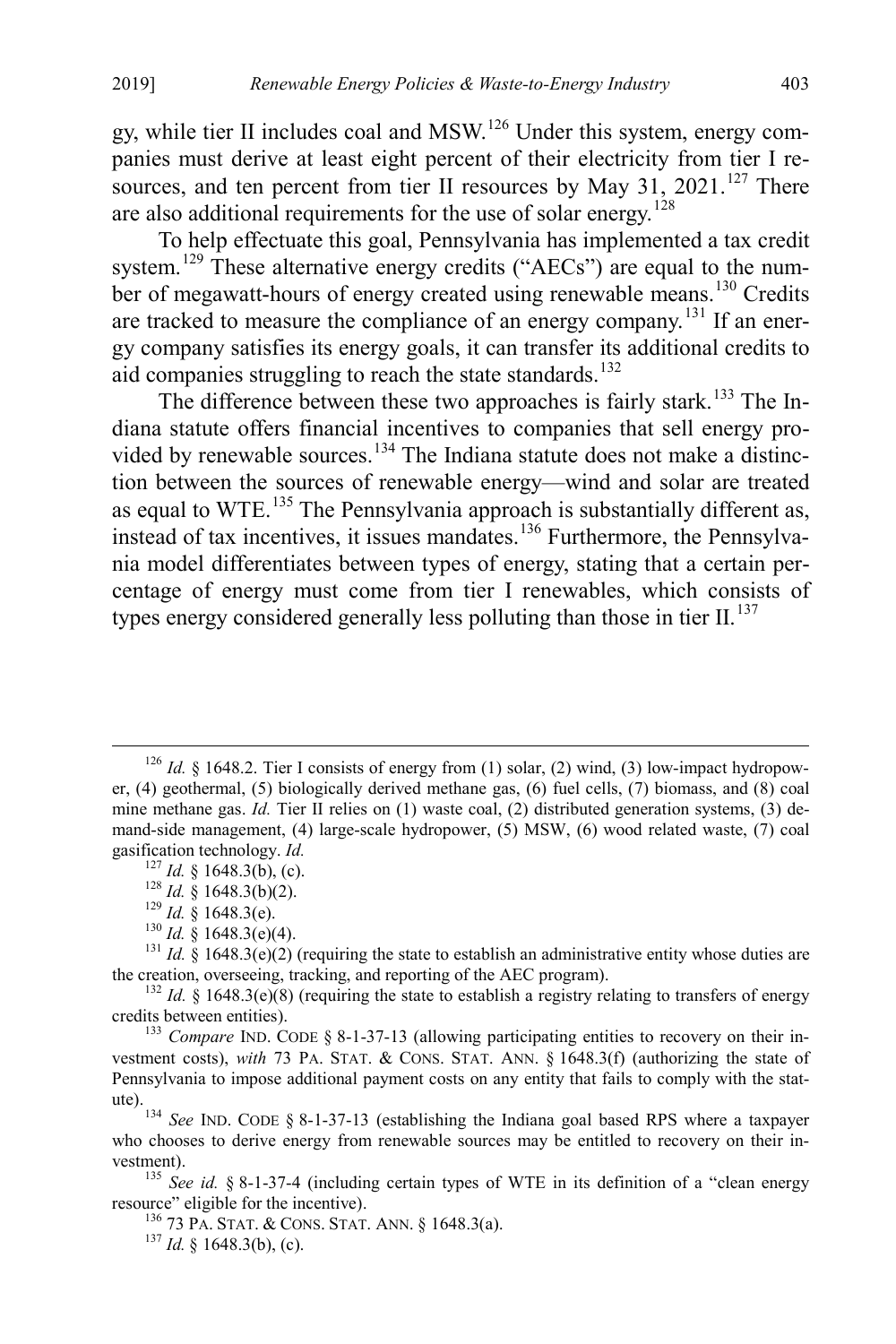### <span id="page-18-9"></span><span id="page-18-0"></span>IV. WTE IS NOT ENVIRONMENTALLY FRIENDLY, TRULY SUSTAINABLE, OR ECONOMICALLY SOUND

There is reason to believe WTE power is an elegant solution for a so-ciety with a serious waste problem.<sup>[138](#page-18-1)</sup> For example, research suggests that in 2013, the waste sent to landfills could have been used to power 14 mil-lion homes, which equals roughly 240 million barrels of oil.<sup>[139](#page-18-2)</sup> Furthermore, there is evidence that diverting waste could reduce environmental harms created by landfills, in terms of both greenhouse gases emitted and toxins seeping into the land and groundwater.  $\overline{140}$  $\overline{140}$  $\overline{140}$  These forms of energy production, however, have a number of consequences that have an adverse impact on human health and the environment that do not arise in other renewable energy sources.[141](#page-18-4) Moreover, given a critical examination, recovering energy from WTE is a process that is not truly sustainable.<sup>[142](#page-18-5)</sup> Section A synthesizes research suggesting that WTE is a harmful technology.<sup>[143](#page-18-6)</sup> Section B pre-sents the position that WTE is not economically sustainable either.<sup>[144](#page-18-7)</sup> Section C proposes that laws tailored to benefiting renewable energy should be renewed but altered to prevent WTE from continuing to thrive.<sup>[145](#page-18-8)</sup>

# *A. Too Dirty to Be Clean Energy—WTE Expels Numerous Toxins into the Air, Land, and Water*

Even though the EPA classifies WTE power as renewable energy along with solar, wind, and others, it does not generally consider it a source of

<span id="page-18-1"></span><sup>&</sup>lt;sup>138</sup> Dann et al., *supra* note [57,](#page-8-0) at 45 (stating that in 2012, the United States was generating around 243 million tons of municipal solid waste and spending around \$18 billion on landfills in conjunction with that waste). <sup>139</sup> Emilio Lamanna, Note, *The Wealth in Waste: America's Ability to Enter the Waste to* 

<span id="page-18-2"></span>*Energy Market by Embracing European Landfill Diversion, Waste Framework, and Renewable Energy Laws and Waste to Energy Initiatives*, 25 CARDOZO J. INT'L & COMP. L. 347, 353 (2017) (quoting the estimates of James Stewart, the Chair of California's BioEnergy Producers Association). The fourteen million homes represent about 12% of the total United States. *Id.* <sup>140</sup> *Id.* at 353–54 (quoting Stewart, who states that gas created in landfills is about 25%–50%

<span id="page-18-3"></span>CO2 and 50%–75% methane, two major greenhouse gases). Stewart goes on to explain that the United States sends around 60% of its waste to landfills, compared to Europe's two percent, and that as a result, there is significant toxic runoff in the form of leachate getting into the U.S. water. *Id.* at 354. Leachate is the liquid byproduct of the landfilling process that can potentially leak into the environment if not contained. *Id.* <sup>141</sup> *See Renewable Portfolio Standards*, *supra* note [25](#page-5-0) (distinguishing broadly biomass from

<span id="page-18-4"></span>wind, solar, geothermal, and others, because it is much dirtier).<br><sup>142</sup> WASTE OF ENERGY, *supra* note [6,](#page-2-9) at 13 (arguing that MSW should not be considered re-

<span id="page-18-6"></span><span id="page-18-5"></span>newable because it is composed of many non-renewable materials like plastics). Plastics and packaging, which make up a significant amount of general household waste, are petroleum-based products. *Id.* 143 *See infra* notes [146–](#page-19-0)[166](#page-21-0) and accompanying text. 144 *See infra* notes [167–](#page-21-1)[183 a](#page-23-0)nd accompanying text. 145 *See infra* notes [184–](#page-23-1)[209](#page-25-0) and accompanying text.

<span id="page-18-7"></span>

<span id="page-18-8"></span>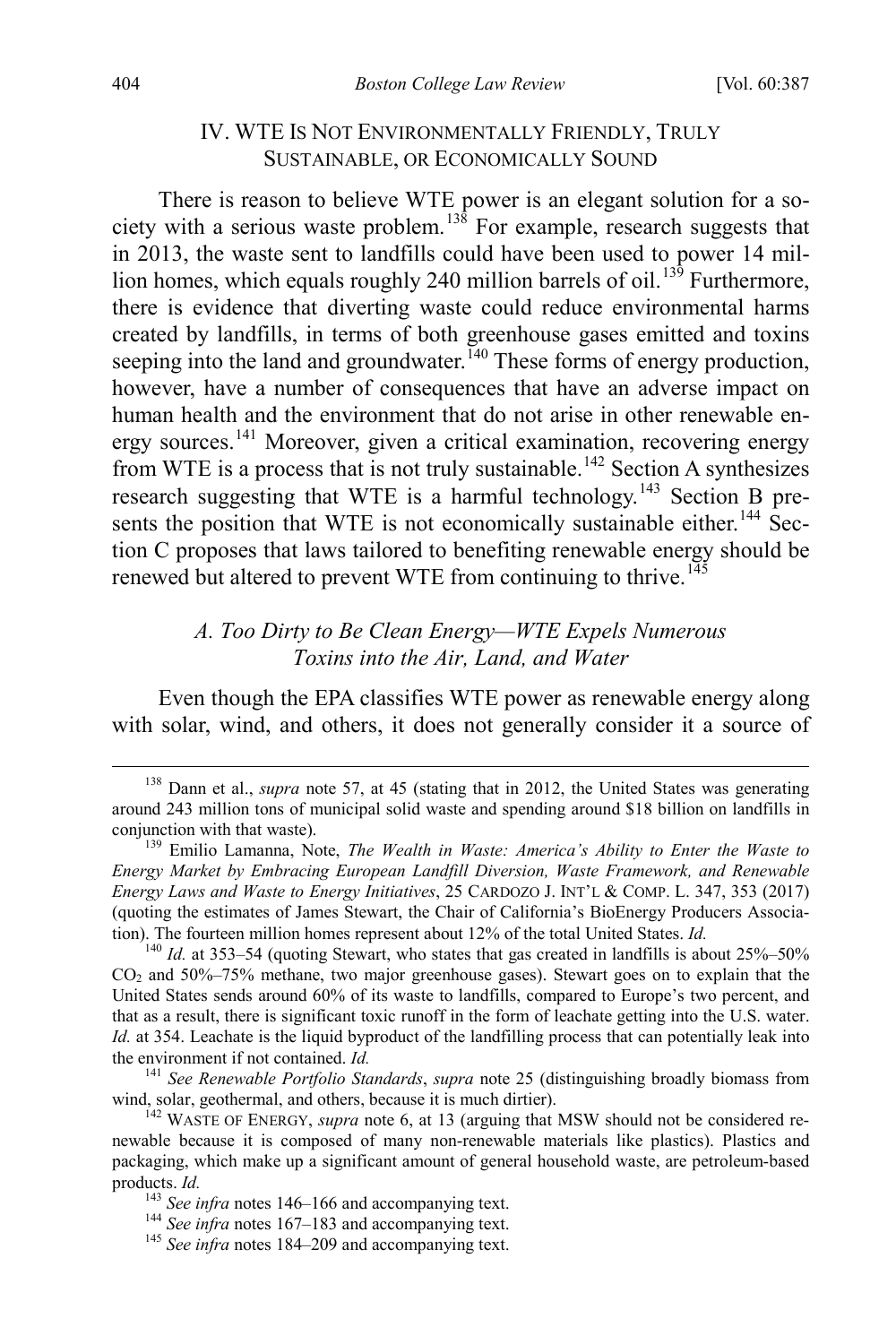<span id="page-19-0"></span>"green power."<sup>[146](#page-19-1)</sup> Green power, sometimes called clean renewable energy, describes production processes that do not create any significant pollution or harm the environment.<sup>[147](#page-19-2)</sup> This does not apply for WTE, as these process-es emit numerous toxins and chemicals into the environment.<sup>[148](#page-19-3)</sup>

WTE incinerators emit a vast array of chemicals through the facility's steam stack.<sup>[149](#page-19-4)</sup> Even though there are a number of filtration systems in place at these facilities, even a state-of-the-art incinerator allows some per-centage of fly ash to escape.<sup>[150](#page-19-5)</sup> This is problematic, even at those low amounts, because those pollutants have qualities that make them especially hazardous in that they degrade slowly, accumulate in organic tissue, and are highly toxic.<sup>[151](#page-19-6)</sup>

Chemicals with these qualities are known as Persistent Bioaccumulative Toxic ("PBT") chemicals.<sup>[152](#page-19-7)</sup> These chemicals are specifically defined by the EPA under the Toxic Release Inventory ("TRI") Program.<sup>[153](#page-19-8)</sup> The EPA created the TRI program as part of the Emergency Planning and Community Rightto-Know Act, a regulation requiring, among other things, state governments to have an emergency response plan for chemical accidents and pollutioncreating facilities to report emission numbers of dangerous toxins.[154](#page-19-9) The EPA

<span id="page-19-9"></span><sup>154</sup> 42 U.S.C. § 11023; *see What Is EPCRA?*, U.S. ENVTL. PROT. AGENCY, https://www. epa.gov/epcra/what-epcra [https://perma.cc/LC9B-MZB9] (summarizing the basics of EPCRA).

<span id="page-19-1"></span> <sup>146</sup> *See* GUIDE TO PURCHASING GREEN POWER, *supra* note [28,](#page-5-6) at 2–3 (providing guidance that states that green energy has more environmental benefits than standard renewable energy but is not mandatory under federal law). <sup>147</sup> *See Renewable Portfolio Standards*, *supra* note [25](#page-5-0) (stating that clean renewables are best

<span id="page-19-2"></span>limited to solar and wind power, with the possibility of some exceptions for geothermal and types of hydroelectric). <sup>148</sup> *See* WASTE OF ENERGY, *supra* note [6,](#page-2-9) at 8 (presenting evidence that WTE causes pollu-

<span id="page-19-4"></span><span id="page-19-3"></span>tion).<br><sup>149</sup> *See id.* at 9 (claiming that inspectors often only inspect stack emissions when they are operating at optimum levels).

<span id="page-19-5"></span><sup>&</sup>lt;sup>150</sup> See *id.* at 8 (stating that facilities "emit particulate matter, volatile organic compounds, heavy metals, dioxins, sulfur dioxide, carbon monoxide, mercury, carbon dioxide, and furans"). <sup>151</sup> *Id.* (describing the chemicals as persistent, bioaccumulative, and toxic). Persistent chemi-

<span id="page-19-6"></span>cals are resistant to degradation both in the environment and can be absorbed or consumed by humans. *Persistent, Bioaccumulative, Toxicants*, SCI. & ENVTL. HEALTH NETWORK, http://safer chemicals.org/wp-content/uploads/sites/3/2014/07/PBT-Factsheet.pdf?x38790 [https://perma.cc/ AGB6-PNHA]. Bioaccumulative chemicals build up within organic matter and can be stored in high concentrations inside animals and humans. *Id*. Toxic chemicals cause health and environmental damages when consumed or absorbed. *Id.* <sup>152</sup> *Persistent, Bioaccumulative Toxic (PBT) Chemicals Covered by the TRI Program*, U.S.

<span id="page-19-7"></span>ENVTL. PROT. AGENCY, https://www.epa.gov/toxics-release-inventory-tri-program/persistent-bio accumulative-toxic-pbt-chemicals-covered-tri [https://perma.cc/8JSB-YGSV] (listing chemicals and compounds that the EPA has categorized as uniquely threatening to human health and the

<span id="page-19-8"></span>environment due to their persistent, bioaccumulative, and toxic nature).<br>
<sup>153</sup> *Id.* TRI reporting is part of the Emergency Planning and Community Right-to-Know Act (EPCRA). See 42 U.S.C. § 11023 (2018).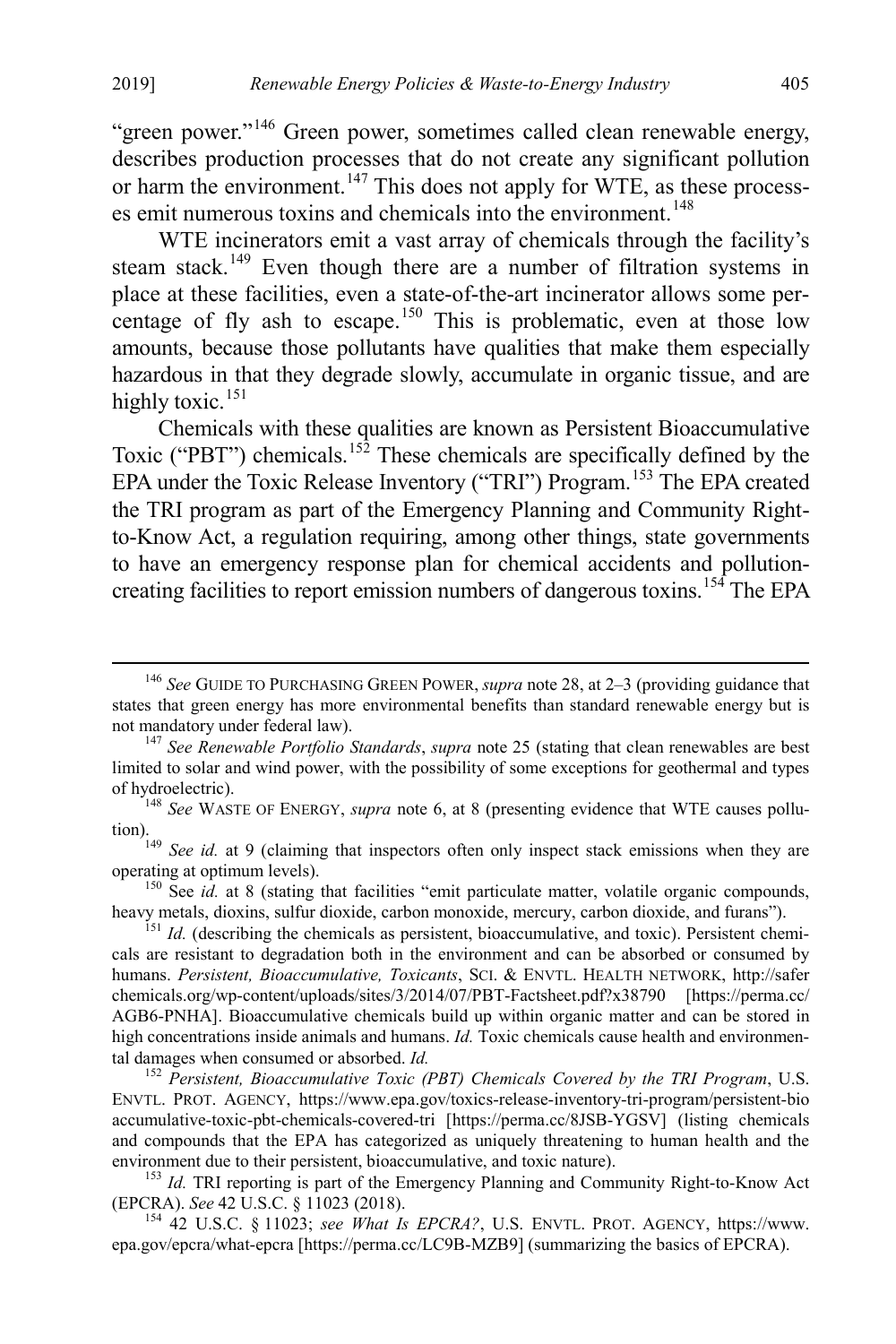requires WTE facilities to monitor and report on emissions, as they are known to carry specifically dangerous chemicals.<sup>[155](#page-20-0)</sup>

Evidence supports the assertion that WTE facilities are dangerous as well.<sup>[156](#page-20-1)</sup> Baltimore reported that life expectancy near their WTE facility was ten years less than the rest of the state, with higher cancer rates.<sup>[157](#page-20-2)</sup> Studies suggest a correlation between proximity to a WTE facility and a likelihood of developing a number of diseases.<sup>[158](#page-20-3)</sup> Reports link WTE pollution to increased mortality rates from childhood cancers, as well as throat, liver, stomach, rec-tum, and lung cancer.<sup>[159](#page-20-4)</sup> Other reports evidence the connection between WTE pollution and developmental ailments, such as abnormal puberty and sexual maturation in children.<sup>[160](#page-20-5)</sup>

Proponents of WTE argue that diverting waste from landfills means there is an aggregate environmental good from incineration.<sup>[161](#page-20-6)</sup> The core of the argument is that landfills create both greenhouse gases and leachate, a toxic liquid byproduct of landfilling that can seep into the ground should it breach the landfill's liner.<sup>[162](#page-20-7)</sup> Although that argument is fundamentally sound, WTE does not get rid of the need for landfills.<sup>[163](#page-20-8)</sup> Even though incinerators

<span id="page-20-3"></span>dominately black neighborhood in Tallahassee. *Id.* at 1095.<br><sup>158</sup> PEMBINA INST., INCINERATION OF MUNICIPAL SOLID WASTE: AN UPDATE ON POLLUTION 2–3 (2007), http://www.pembina.org/reports/Incineration\_FS\_Pollution.pdf [https://perma.cc/9A3D-G9RE]. In addition to cancer, the study shows that children living near a waste facility may not properly go through puberty or reach sexual maturity. *Id.* at 2.<br><sup>159</sup> *Id.* at 2.<br><sup>160</sup> *Id.* WTE facilities generate dioxins that are among the most harmful to humans, as well as

<span id="page-20-5"></span><span id="page-20-4"></span>particulate matter that is a known contributor to cardiovascular diseases, pulmonary diseases, and

<span id="page-20-6"></span>cancer. *Id.* <sup>161</sup> *See* Lamanna, *supra* note [139,](#page-18-9) at 353–54 (arguing that because WTE diverts trash from landfills, it contributes to decreasing greenhouse gases). <sup>162</sup> *Id.* at 354 (describing leachate as "hazardous sludge that poisons freshwater sources" that

<span id="page-20-7"></span>can leak from a landfill). <sup>163</sup> *See* WASTE OF ENERGY, *supra* note [6,](#page-2-9) at 10 (arguing that incinerators create significant

<span id="page-20-8"></span>amounts of waste ash, that must still be disposed of in a landfill).

<span id="page-20-0"></span> <sup>155</sup> *Toxic Chemicals in Wastes*, U.S. ENVTL. PROT. AGENCY (2014), https://cfpub.epa.gov/ roe/indicator\_pdf.cfm?i=58 [https://perma.cc/2G9H-ML76] (explaining that toxic chemicals may be produced by private waste treatment activities, and the producer must report those chemicals according to the TRI program). <sup>156</sup> *See* WASTE OF ENERGY, *supra* note [6,](#page-2-9) at 9 (detailing studies that suggest several illnesses

<span id="page-20-1"></span>connected with those living in close proximity to biomass facilities). <sup>157</sup> *See* Dance, *supra* note [4](#page-2-0) (describing the mortality statistics around the facility). Statistics

<span id="page-20-2"></span>can be difficult to attribute to any one source. *See id*. (reporting that the residents around the incinerator believe it to be the cause of the poor health in the community). Further, there is the problem of environmental justice, which is the idea that environmental harms are not bore equally by the entire population, specifically, poor people and people of color are much more negatively impacted due to factors such as exclusion from policymaking. Jeanne Marie Zokovitch Paben, *Green Power & Environmental Justice—Does Green Power Discriminate?*, 46 TEX. TECH. L. REV. 1067, 1071 (2014). Marginalized groups shoulder the costs of environmental progress disproportionately. *Id*. at 1071–72. For example, residents of the only county in Florida that is predominately black had to fight the construction of a biomass facility, as did the citizens of a pre-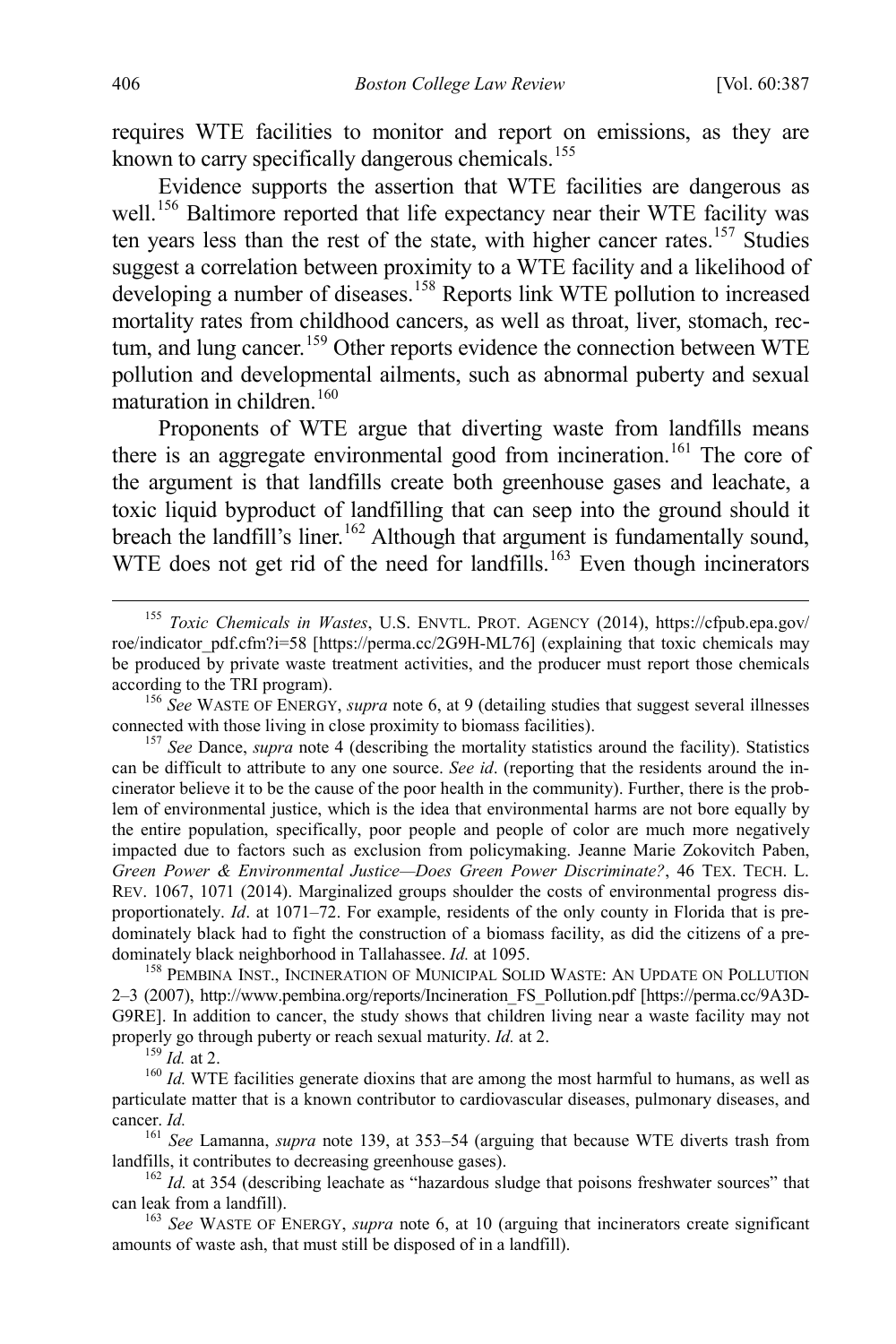reduce waste volume by around 90 percent, there is still plenty of leftover toxic ash, which will have to be buried in designated landfills.<sup>[164](#page-21-2)</sup> Landfill liners are designed to entomb unwanted wastes, but in reality they have a limited effective life before substances begin to pass through into the environment.<sup>[165](#page-21-3)</sup> Even in the case where a landfill is constructed in full compliance with the law, there is the eventuality that the toxic ash will contaminate the environment $166$ 

# <span id="page-21-1"></span><span id="page-21-0"></span>*B. WTE Is Too Wasteful to Be Sustainable as It Relies on Waste and Finite Materials as Fuels Sources*

Environmental concerns notwithstanding, there is also the belief that WTE is not sustainable.<sup>[167](#page-21-5)</sup> Much of what ends up in MSW comes from non-renewable sources, such as plastics that were not properly recycled.<sup>[168](#page-21-6)</sup> An incinerator company wants the most reliable fuel sources to optimize their equipment.<sup>[169](#page-21-7)</sup> Paper and plastics, which could be recycled, happen to also be the materials that burn the most efficiently.[170](#page-21-8) As a for-profit endeavor, WTE

<span id="page-21-4"></span>Boucher Jr., President & CEO, Wheelabrator Saugus, Inc., and Wheelabrator Technologies, Inc., at 3 (May 22, 2017), https://www.clf.org/wp-content/uploads/2017/05/2017-05-22-FINAL-Wheelabrator-Saugus-Notice-Letter.pdf [https://perma.cc/V5AA-MQUC] (providing notice to Wheelabrator of the intended action by the Conservation Law Foundation for violations of the RCRA). The claims brought by CLF relate to violations of RCRA arising from failure to monitor groundwater for contamination, creating risks of toxins leaching into the ecosystem. *See id. See generally* 40 C.F.R. § 258 (laying out the regulatory requirements for operation of an MSW landfill). The Saugus landfill has been operating since well before the construction requirements imposed by the regulations associated with RCRA, and thus demonstrates a way a landfill may operate without the protections of current law. *See* 40 U.S.C. §§ 6907, 6912 (2018) (providing the authority for the EPA to promulgate rules and issue guidelines to carry out the statutory purpose of RCRA); 57 Fed. Reg. 28628 (June 26, 1992) (demonstrating that the EPA provided notice in the year 1992 for the rulemaking that would be codified at C.F.R. § 258.40); Greta Jochem, *An Incinerator Divides a Town Near Boston*, CITYLAB (Feb. 1, 2018), https://www.citylab.com/environment/2018/02/an-incinerator-divides-a-town-nearboston/552053/ [https://perma.cc/L98F-MVDT?type=image] (stating that the Saugus Incinerator began operation in the 1970s). <sup>167</sup> *See* WASTE OF ENERGY, *supra* note [6,](#page-2-9) at 13 (declaring that, due to the presence of non-

<span id="page-21-5"></span>

<span id="page-21-6"></span>renewable materials in biomass waste, WTE is not a sustainable practice).<br><sup>168</sup> *Id.* (using the example of plastic packaging that may be thrown out, which is derived from fossil fuel-based petroleum).

<span id="page-21-8"></span><span id="page-21-7"></span><sup>169</sup> See id. at 11 (arguing that, because plastics and paper burn more efficiently, true organic materials are made up of higher percentages of water). <sup>170</sup> *Id.*

<span id="page-21-3"></span><span id="page-21-2"></span><sup>&</sup>lt;sup>164</sup> *Id.* (arguing that incinerators create harmful byproducts in significant numbers).<br><sup>165</sup> G. FRED LEE & ANNE JONES-LEE, FLAWED TECHNOLOGY OF SUBTITLE D LANDFILLING OF MUNICIPAL SOLID WASTE 10 (2015), http://www.gfredlee.com/Landfills/SubtitleDFlawedTechnPap. pdf [https://perma.cc/ELG7-9PUA] (stating that the plastic landfill liner will eventually fail and allow substances to leak out); *see* Criteria for Municipal Solid Waste Landfills, 40 C.F.R. § 258.40 (2018) (specifying the construction standards an MSW landfill must satisfy). A landfill must be built with a composite liner, a two-layer system that has a plastic layer encased in a densely packed soil layer. 40 C.F.R. § 258.50(b). <sup>166</sup> *See* Letter from Heather A. Murray, Staff Attorney, Conservation Law Foundation, to Robert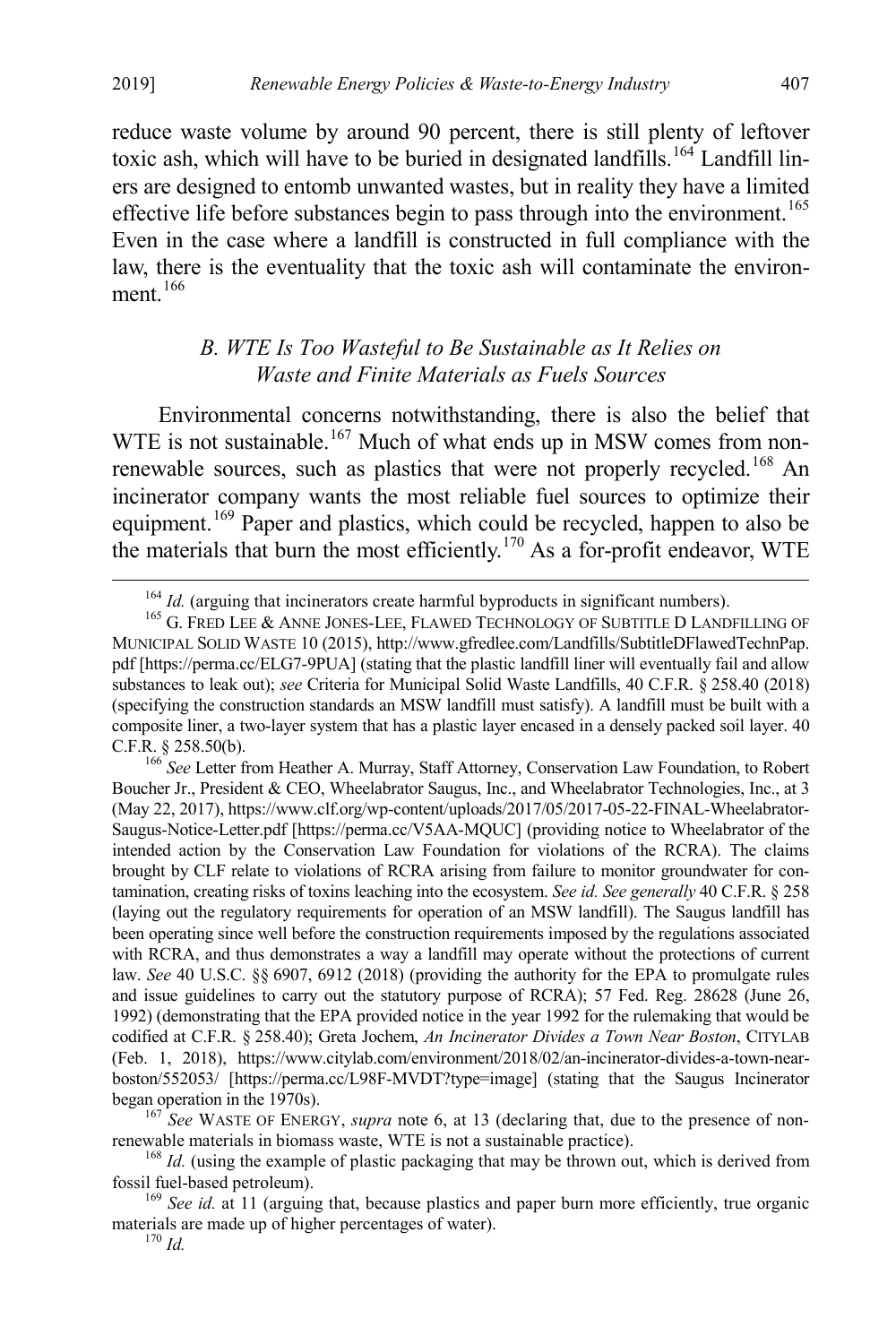facilities have little incentive to sort out best fuel sources, and indeed are more likely to sort other materials, while leaving plastics in.<sup>[171](#page-22-0)</sup> Thus, WTE only appears to be sustainable, when in actuality, the fuel source, trash, is made up of numerous nonrenewable components.<sup>[172](#page-22-1)</sup>

This is exacerbated by the fact that many incinerators have contracts, which creates a demand for waste.<sup>[173](#page-22-2)</sup> The contracts create a relationship where a municipality either supplies enough waste to keep the incinerator profitable, or the municipality pays money to make up the  $loss$ .<sup>[174](#page-22-3)</sup> The other  $a$ rm of this relationship is between the incinerator and the bank.<sup>[175](#page-22-4)</sup> The cost of building and operating a WTE facility means that it can never downscale op-erations as long as it needs to pay off loans.<sup>[176](#page-22-5)</sup> In 2009, in Lake County, Florida, a predictable conflict arose under these circumstances.[177](#page-22-6) The city was not producing enough trash due to the economic crash hurting the local tourism industry, and the city made the choice to stop encouraging recycling in an effort to avoid spending millions supporting the incinerator contract.<sup>[178](#page-22-7)</sup>

Additionally, it is probable that WTE would not have thrived without government subsidies because WTE power production is costly.<sup>[179](#page-22-8)</sup> A 2011 report by the Energy Information Administration stated that the cost of having a hauling company bring its waste to a WTE facility was about fifty percent more expensive than simply taking it to a landfill.<sup>[180](#page-22-9)</sup> The report goes on to claim that the WTE incineration process itself is ultimately more costly than

<span id="page-22-1"></span><span id="page-22-0"></span><sup>&</sup>lt;sup>171</sup> *See id.* (discussing the financial structure of a WTE facility).<br><sup>172</sup> *See id.* at 13 (stating that trash tends to be made up of non-renewable products like plas-<br>tics, and thus burning trash cannot be considered

<span id="page-22-2"></span> $t^{173}$  *Id.* at 11 (observing that many WTE facilities have decade long contracts with municipalities to produce the waste-fuel for the incinerator).

<span id="page-22-3"></span> $174$  *Id.* (describing these contracts as "put or pay," a process whereby the community must financially compensate the waste company if it does not generate an agreed upon tonnage, result-

<span id="page-22-5"></span><span id="page-22-4"></span>ing in the waste company losing earning).<br>
<sup>175</sup> *Id.* at 12.<br>
<sup>176</sup> *See id.* (describing that the operation demands fuel to make money, rather than burn based<br>
on the rate of fuel being brought in).<br>
<sup>177</sup> *Id.* 

<span id="page-22-8"></span><span id="page-22-7"></span><span id="page-22-6"></span><sup>&</sup>lt;sup>178</sup> *Id.* 178 *Id.* 178 *Id.* 178 *Id.* 179 *See id.* at 5–8 (describing the numerous economic issues that WTE raises). In broad terms, WTE is not economically viable, especially when compared to a system built around recycling and composting. *See id*. (analyzing the costs of operating a biomass facility). WTE facilities are a major investment up front and have many secondary costs related to operation, and thus is the least efficient way to generate energy relative to its cost. *Id.* at 6.<br><sup>180</sup> *Id.* at 5. The process of having a hauler deliver trash to a facility is called a gate fee or a

<span id="page-22-9"></span>tipping fee. *Id.* The fee to deposit waste in a landfill in 2011 was sixty-one dollars, while at an incinerator it was ninety-two dollars on average. *See id*. (charting the tipping fees for incinerators, landfills, and composting facilities).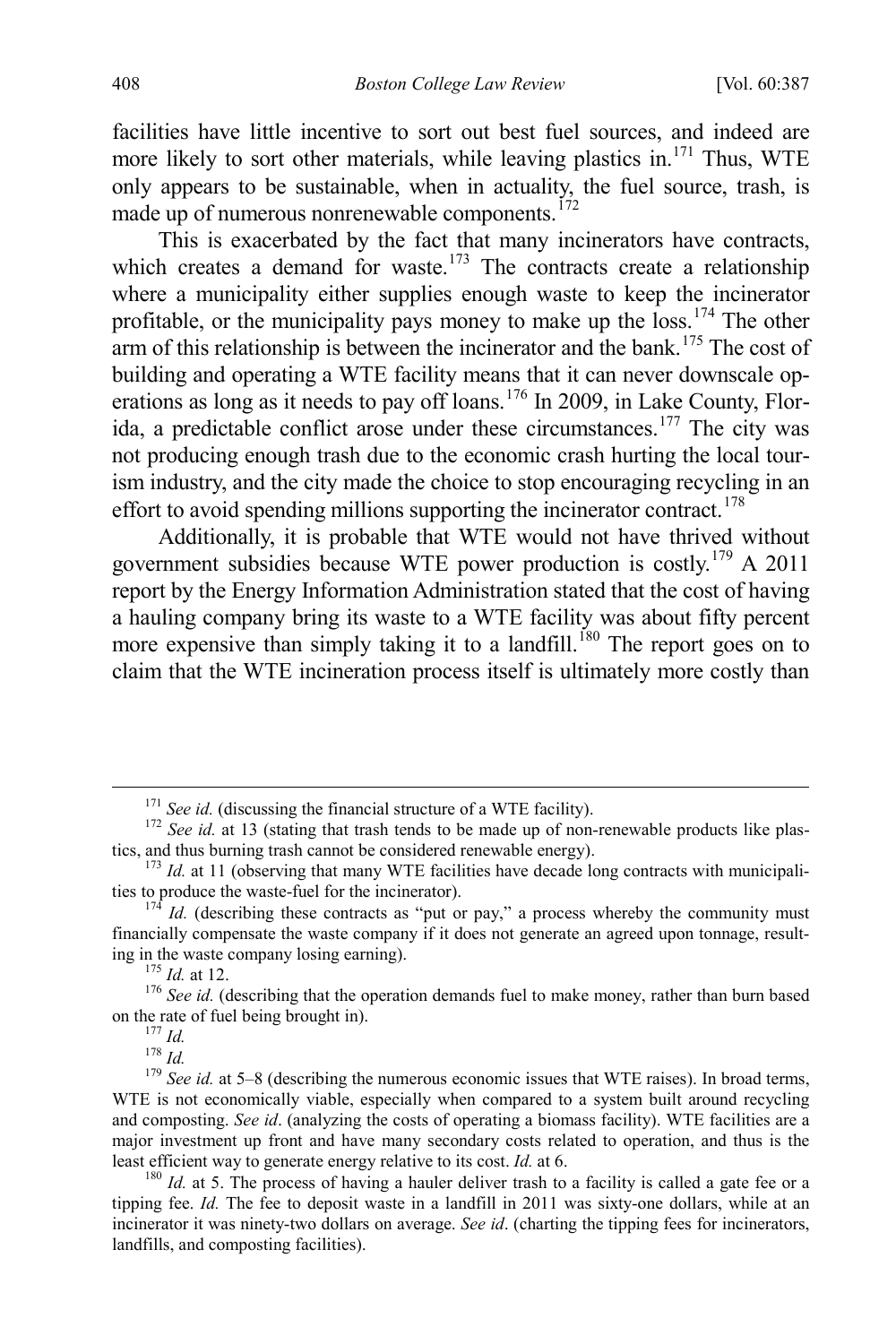alternatives.<sup>[181](#page-23-2)</sup> Although exact costs vary based on the size of the facility, some estimates put the operating costs at around \$600–\$1000 per ton of waste incinerated, which ranges from around \$41 million to \$169 million per year.[182](#page-23-3) In context, it becomes clear that WTE is not an environmentally effi-cient approach to creating energy.<sup>[183](#page-23-4)</sup>

#### <span id="page-23-0"></span>*C. A Clean Slate—Changing the Future of Energy Policy*

As part of the EPAct of 1992, the legislature articulated a set of goals for the development of energy conservation technologies focused on increasing energy security and economic efficiency, while decreasing environmental harms.<sup>[184](#page-23-5)</sup> The growth of WTE technology has undermined this goal.<sup>[185](#page-23-6)</sup> Thus, Congress must amend its approach to renewable technologies in the future.<sup>[186](#page-23-7)</sup>

<span id="page-23-1"></span>There is an open question as to whether the expiration of federal tax credits will resolve the problems created by WTE.<sup>[187](#page-23-8)</sup> Although this does end funding for WTE, benefits for other renewables fields will also be cut off.<sup>[188](#page-23-9)</sup> The legislature must look to the future by reestablishing the credits as they have before.<sup>[189](#page-23-10)</sup> Congress should, however, redefine what types of energy technologies are eligible for credits, based upon recent studies on the social and economic consequences of WTE power.<sup>[190](#page-23-11)</sup> Congress should allow credits

<span id="page-23-4"></span>GLOB. ALL. FOR INCINERATOR ALTS. (2010), http://www.no-burn.org/why-incineration-is-a-verybad-idea-in-the-twenty-first-century/ [https://perma.cc/58AK-X38E] (arguing that there are very reasonable alternatives to incineration). San Francisco, despite its large population, has successfully implemented a strategy that is diverting 72% of its waste, with an eye to reaching 75% in 2020. *Id.* <sup>184</sup> *See* 42 U.S.C. § 13401 (2018) (articulating the policy goals the United States should strive

<span id="page-23-5"></span>

<span id="page-23-6"></span>for in researching and developing conservation technologies).<br><sup>185</sup> *See* WASTE OF ENERGY, *supra* note [6,](#page-2-9) at 8, 13 (arguing that WTE is not environmentally sustainable or economically sound).

<span id="page-23-7"></span><sup>186</sup> *See* I.R.C. § 45(d)(7) (2018) (demonstrating that under the current regime, WTE can still enjoy ten years of benefits if the facility began construction after January 1, 2018).

<span id="page-23-8"></span><sup>187</sup> See id. §§ 45(b)(5) (providing that the PTC only remains available for new wind facilities past 2018, and that it has expired for all other technologies), 48(a)(5) (stating that the ITC is no

<span id="page-23-9"></span>longer eligible for any WTE facility seeking to claim the credit after January 1, 2018).<br><sup>188</sup> *Id.* § 45(d)(7).<br><sup>189</sup> *See* Duffield & Collins, *supra* not[e 68,](#page-10-5) at 10 (stating that federal incentives for renewable energy

<span id="page-23-11"></span><span id="page-23-10"></span> $\frac{190}{2}$  *See I.R.C.* § 45 (detailing the different types of energy that have been eligible to receive the PTC); WASTE OF ENERGY, *supra* note [6,](#page-2-9) at 8, 13 (presenting research suggesting that WTE has adverse environmental and economic effects).

<span id="page-23-2"></span><sup>&</sup>lt;sup>181</sup> *Id.* at 7. The initial investment costs were significantly higher for WTE than for conventional natural gas, wind, conventional coal, photovoltaic, nuclear, and coal with carbon capture. *See id.* <sup>182</sup> *Cost of Incineration Plant*, WASTE TO ENERGY INT'L (Sept. 14, 2015), https://wte

<span id="page-23-3"></span>international.com/cost-of-incineration-plant/ [https://perma.cc/2U9D-R8Y5] (calculating the possible costs for small to medium sized facilities). Waste to Energy International states that operating a WTE facility is expensive and there is no way around it. *Id.* <sup>183</sup> *See Paul Connett, Why Incineration Is a Very Bad Idea in the Twenty First Century*,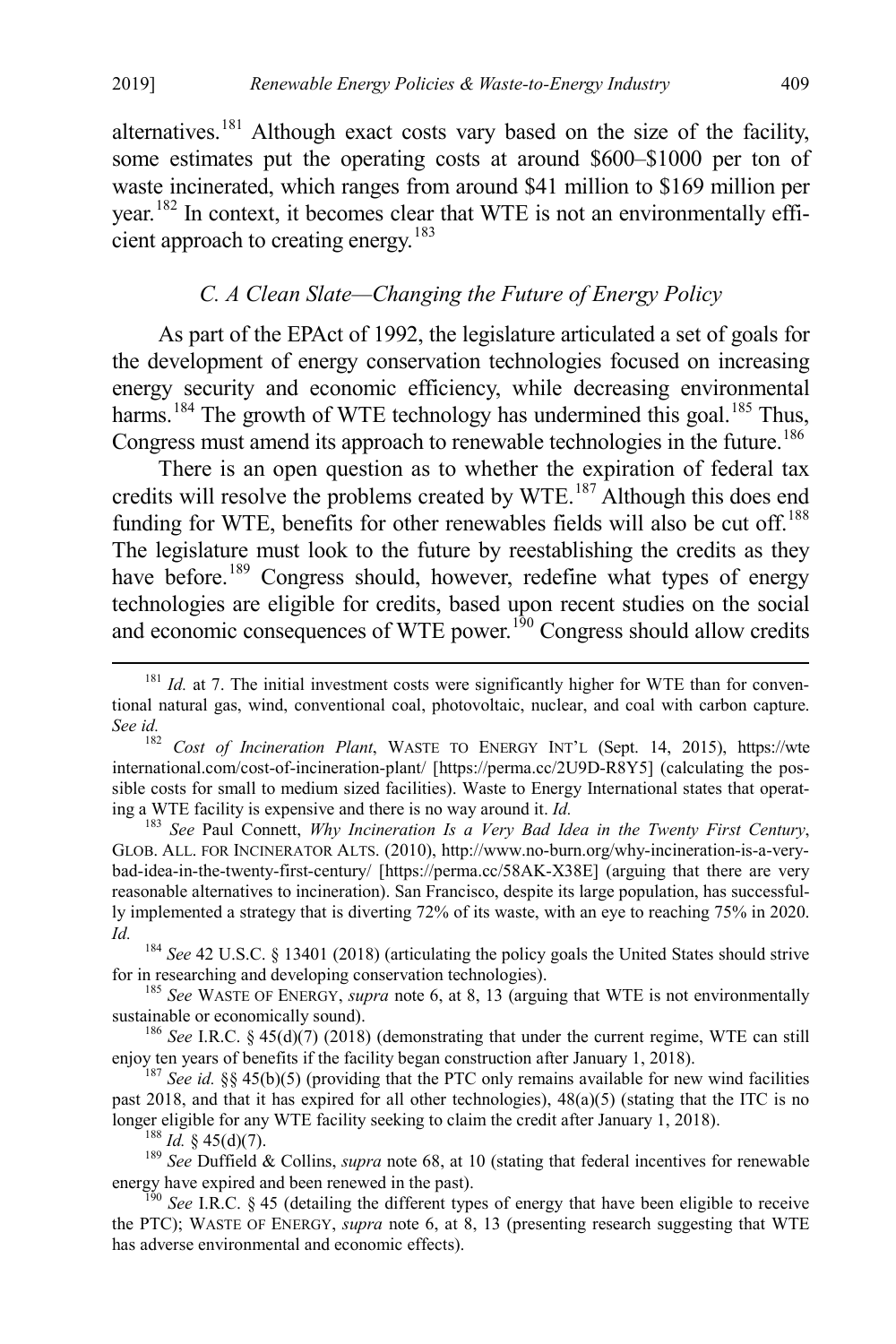only for energy types that have minimal negative environmental impact, and in the very least, exclude  $WTE$ <sup>[191](#page-24-0)</sup>

Congress should also consider following the lead of the states and adopt a federal RPS.<sup>[192](#page-24-1)</sup> The legislature drafted such a bill in the past, the American Clean Energy and Securities Act ("ACESA"), but ultimately the bill did not pass.<sup>[193](#page-24-2)</sup> Congress ought to reconsider that choice.<sup>[194](#page-24-3)</sup> The ACESA looks sub-stantially similar to the Pennsylvania RPS.<sup>[195](#page-24-4)</sup> Specifically, it mandated that energy be derived from renewable sources and did not merely rely on an incentive system.[196](#page-24-5) It also employed a two tier system.[197](#page-24-6) This could be used to prevent an energy supplier from relying completely on WTE as the renewable resource.[198](#page-24-7) One noticeable way in which the failed bill surpassed the current Pennsylvania statute was that landfill gas would be categorized alongside WTE.<sup>[199](#page-24-8)</sup> Congress could go further, however, and develop a system whereby WTE is completely phased out over a number of years.<sup>[200](#page-24-9)</sup> In the extreme, Congress could simply develop a new proposed federal RPS to focus only on green technologies. $^{201}$  $^{201}$  $^{201}$ 

<span id="page-24-2"></span>The American Clean Energy and Security Act required that energy retailers acquire at least 20% of their electricity from renewable source by 2020. *Id.* <sup>194</sup> *See id.* 195 *See id.* (revealing that the proposed American Clean Energy and Security Act is very simi-

<span id="page-24-4"></span><span id="page-24-3"></span>lar to the current Pennsylvania RPS). Like the Pennsylvania statue, the ACESA places energy resources into two categories, with wind, solar, and geothermal energy, among others, into one category and WTE into a separate category. *See id.*; 73 PA. STAT. & CONS. STAT. ANN. § 1648.3 (demonstrating that ACESA distinguished between "qualifying energy resources" and "renewable energy sources" in much the same way the Pennsylvania statute separates tier I and tier II sources

<span id="page-24-5"></span>of renewable energy).<br><sup>196</sup> *See* H.R. 2454, 111th Cong. (proposing a plan to gradually grow from requiring 6% of energy to be acquired from a renewable source in 2012 to 20% in 2020).

<span id="page-24-7"></span><span id="page-24-6"></span><sup>195</sup>7 Id.<br><sup>198</sup> See 73 PA. STAT. & CONS. STAT. ANN. § 1648.3 (requiring that energy be derived from both tiers of renewable resources). <sup>199</sup> *Compare* H.R. 2454, 111th Cong. (categorizing landfill gas as a "qualifying energy re-

<span id="page-24-8"></span>source" along with WTE, instead of a "renewable energy resource"), *with* 73 PA. STAT. & CONS. STAT. ANN. § 1648.3 (defining landfill gas as a subset of biomass, under Tier I).<br><sup>200</sup> *See* I.R.C. § 45 (giving an example of a statute where a type of technology, in this case

<span id="page-24-10"></span>green energy use is currently voluntary).

<span id="page-24-0"></span><sup>&</sup>lt;sup>191</sup> *See* GUIDE TO PURCHASING GREEN POWER, *supra* note [28,](#page-5-6) at 2–3 (demonstrating that federal agencies have issued guidance instructing and encouraging the use of green technologies).

<span id="page-24-1"></span><sup>&</sup>lt;sup>192</sup> See 73 PA. STAT. & CONS. STAT. ANN. § 1648.3 (West 2007) (demonstrating a mandate based RPS standard, which requires the state to acquire a certain amount of energy from renewable sources).<br><sup>193</sup> American Clean Energy and Security Act ("ACESA"), H.R. 2454, 111th Cong. (2009).

<span id="page-24-9"></span>wind, is gradually phased out without immediately terminating the credit).<br><sup>201</sup> *See* GUIDE TO PURCHASING GREEN POWER, *supra* note [28,](#page-5-6) at 2–3 (acknowledging that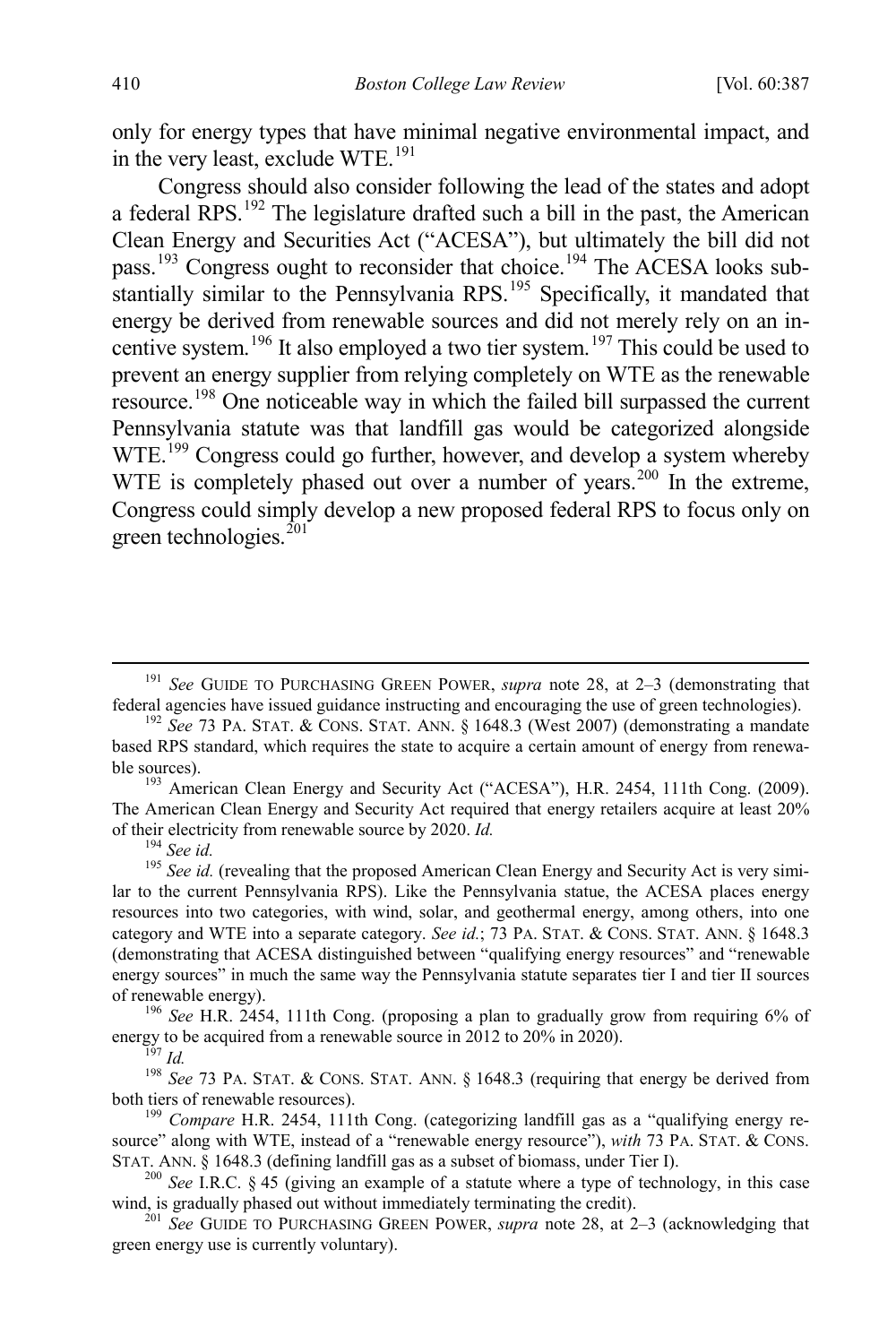2019] *Renewable Energy Policies & Waste-to-Energy Industry* 411

There is significant room at the state level to dictate future renewable energy policy as well.<sup>[202](#page-25-1)</sup> Twenty-nine states already have some form of an RPS, and more have renewable energy goals. [203](#page-25-2) Not all states, however, treat WTE the same under RPS laws.<sup>[204](#page-25-3)</sup> It is crucial to long term energy sustaina-bility that the remaining states adopt mandatory RPS laws.<sup>[205](#page-25-4)</sup> States too could follow Pennsylvania's model.<sup>[206](#page-25-5)</sup> Again, states should consider limiting or even blocking WTE from being considered a valid source of energy for the purposes of an RPS.<sup>[207](#page-25-6)</sup> Although it can be argued that this would be unfairly harsh for the WTE industry, it can also be argued that the industry would not have even existed without leeching benefits from other renewables, making this a course correction.<sup>[208](#page-25-7)</sup> Finally, it seems that having lower benefits, such as being allowed on half the entire PTC credit, did not prevent WTE from thriving historically, and therefore any regime that does not completely elimi-nate benefits to WTE will not truly dissuade its use.<sup>[209](#page-25-8)</sup>

#### <span id="page-25-0"></span>**CONCLUSION**

Energy policy in the last fifty years in the United States has seen massive strides. While the previous century was mostly focused on ensuring the country had enough oil to power through world wars, the 1970s marked a major shift, wherein lawmakers began to seek alternative fuel sources. This was at first spurred by concerns about energy security, but toward the start of the 2000s, laws began to reflect growing concerns of waste, sustainability, and environmental harm. To those ends, the federal and state governments

<span id="page-25-1"></span> <sup>202</sup> *See State Renewable Portfolio Standards and Goals*, NAT'L CONFERENCE OF STATE LEGIS-LATURES (2017), http://www.ncsl.org/research/energy/renewable-portfolio-standards.aspx [https:// perma.cc/BVP3-MFLP] (describing the increase in states adopting RPSs). <sup>203</sup> *Id*. Iowa established the first RPS in the United States in 1983. *Id.* Hawaii has the most

<span id="page-25-2"></span>robust RPS, with the goal of 30% of energy coming from renewables in 2020, and 100% by 2024. *Id.* <sup>204</sup> SAMANTHA DONALDS, CLEAN ENERGY STATES ALL., RENEWABLE THERMAL IN STATE

<span id="page-25-3"></span>RENEWABLE PORTFOLIO STANDARDS 5 (2015), https://www.cesa.org/assets/Uploads/Renewable-Thermal-in-State-RPS-April-2015.pdf [https://perma.cc/5JYK-4GX3] (comparing the RPS laws across the United States that include thermal energy). Thermal power can take several forms, and here, is categorized as solar thermal, biomass, and geothermal technology. *Id.* In 2015, Arizona, Indiana, Massachusetts, Maryland, New Hampshire, Texas, and Wisconsin included all three of these

<span id="page-25-4"></span>types of thermal in their RPS. *Id.* 205 *See Renewable Portfolio Standards*, *supra* not[e 25](#page-5-0) (lauding Pennsylvania's early adoption of a robust, clean focused RPS).

<span id="page-25-5"></span><sup>&</sup>lt;sup>206</sup> *See id*. (examining the shortcomings of relying solely on market forces to drive green solutions, even when it is trendy to be "green").

<span id="page-25-6"></span><sup>&</sup>lt;sup>207</sup> See 73 PA. STAT. & CONS. STAT. ANN. § 1648.3 (categorizing MSW as a Tier II source of

<span id="page-25-8"></span><span id="page-25-7"></span>energy). <sup>208</sup> *See* WASTE OF ENERGY, *supra* not[e 6,](#page-2-9) at 2 (positing that the PTC effectively created to the WTE industry). <sup>209</sup> *See id.*